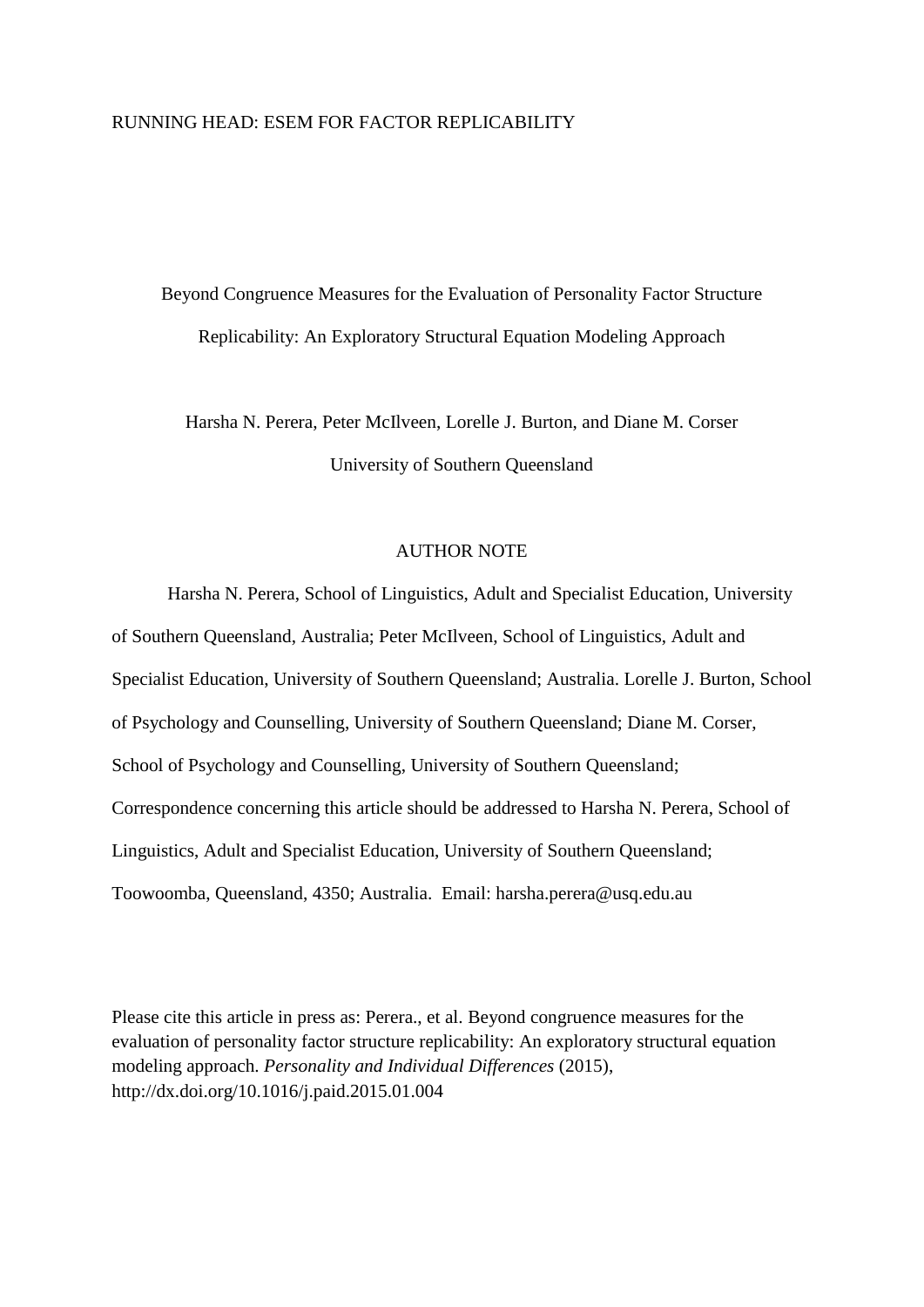#### Abstract

The present study aims to illustrate an encompassing approach to the evaluation of personality factor structure replicability based on novel exploratory structural equation modeling (ESEM) methods. This approach comprises formal tests of measurement invariance applied to the flexible ESEM framework and overcomes the limitations of congruence measures that have traditionally been used to assess factor replicability in personality research. On the basis of 1566 responses to the widely-used NEO Five-Factor-Inventory (NEO-FFI), we demonstrate this ESEM approach in the context of examining the invariance of the NEO-FFI factor structure across gender. The approach is shown to converge with traditional congruence measures and extend these measures for examining factorial structure consistency. In addition, more general replicative data supporting the validity of the NEO-FFI are reported. We discuss the ESEM approach as a viable alternative to the congruence approach and acknowledge some important limitations of the method.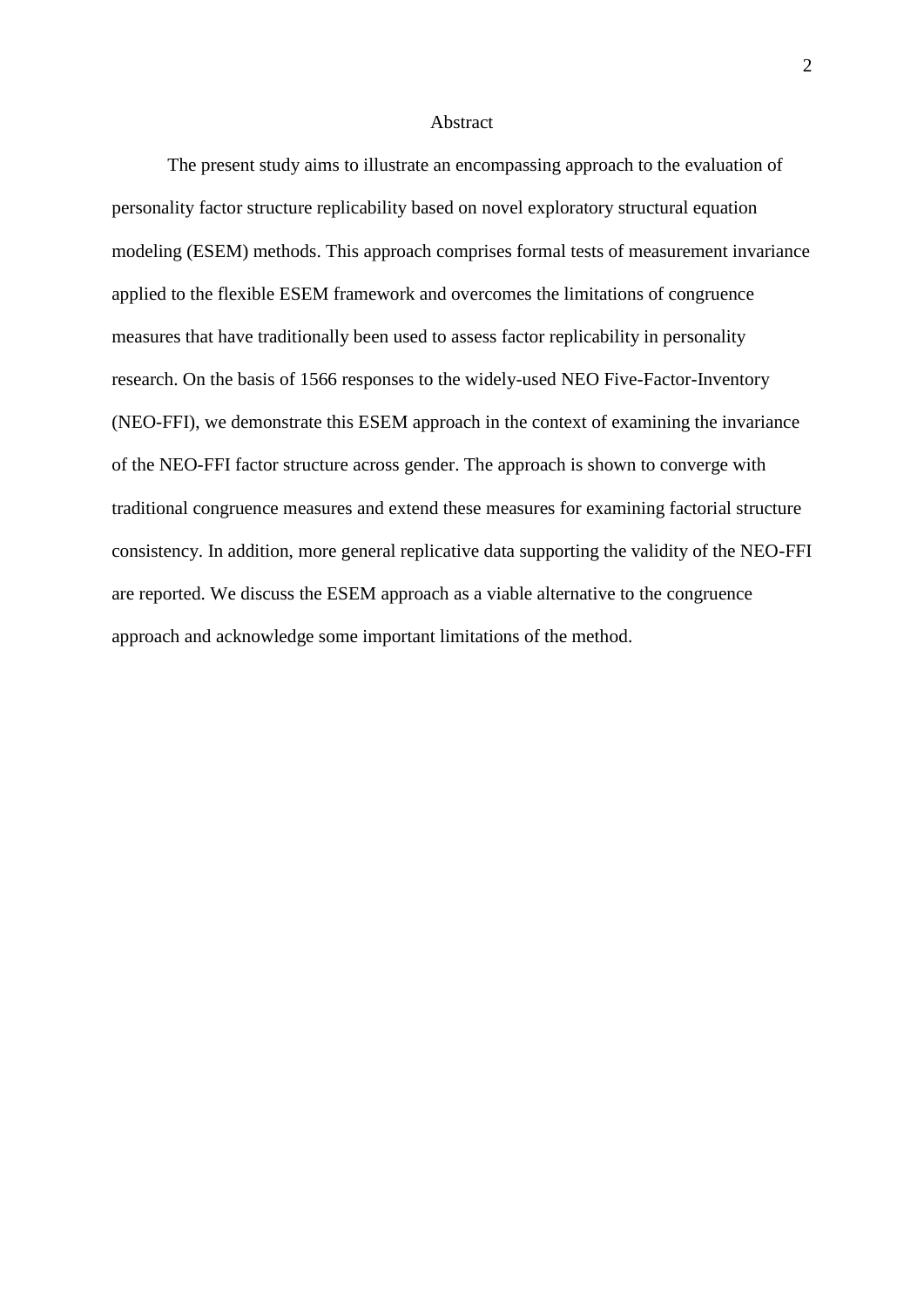The Five-Factor Model (FFM) is predicated on the postulate that personality can be captured in five dimensions: openness to experience (O); conscientiousness (C); extraversion (E), agreeableness (A), and neuroticism (N). These dimensions have been replicated in peer, parent, and self-report ratings of personality, and in heterogeneous populations and different languages (McCrae & Costa Jr, 2008). Indeed, factor replicability is recognized as one of the "pillars" on which the validity of the FFM rests. However, there are limitations to traditional approaches to the evaluation of replicability (viz., congruence measures) [\(McCrae,](#page-21-0)  [Zonderman, Costa Jr, Bond, & Paunonen, 1996\)](#page-21-0). The present study illustrates an alternative approach to the assessment of personality factor replicability, based on the novel ESEM methodology, using a large sample of data obtained from the widely-employed NEO Five Factor Inventory (NEO-FFI). We compare the congruence and ESEM approaches to illustrate the advantages of the latter in the evaluation of personality factor structure consistency. In addition, we examine the criterion validity of the NEO-FFI with respect to relevant vocational and academic outcomes, including career adaptability (CO), career optimism (CA), and academic achievement (AA) (Rottinghaus & Miller, 2013). These replicability and validity analyses are performed in a general ESEM framework.

## **Congruence Measures for Evaluating Personality Factor Structure Replicability**

Researchers have traditionally relied on congruence measures to evaluate personality factor replicability. These congruence coefficients index the degree of factor pattern similarity (i.e., the equality of factor loadings) across discrete matrices from two independent samples [\(Chan, Ho, Leung, Chan, & Yung, 1999;](#page-18-0) [McCrae et al., 1996\)](#page-21-0). Arguably, the most common congruence measure is Tucker's (1951) factor congruence coefficient, computed as per equation 1 below: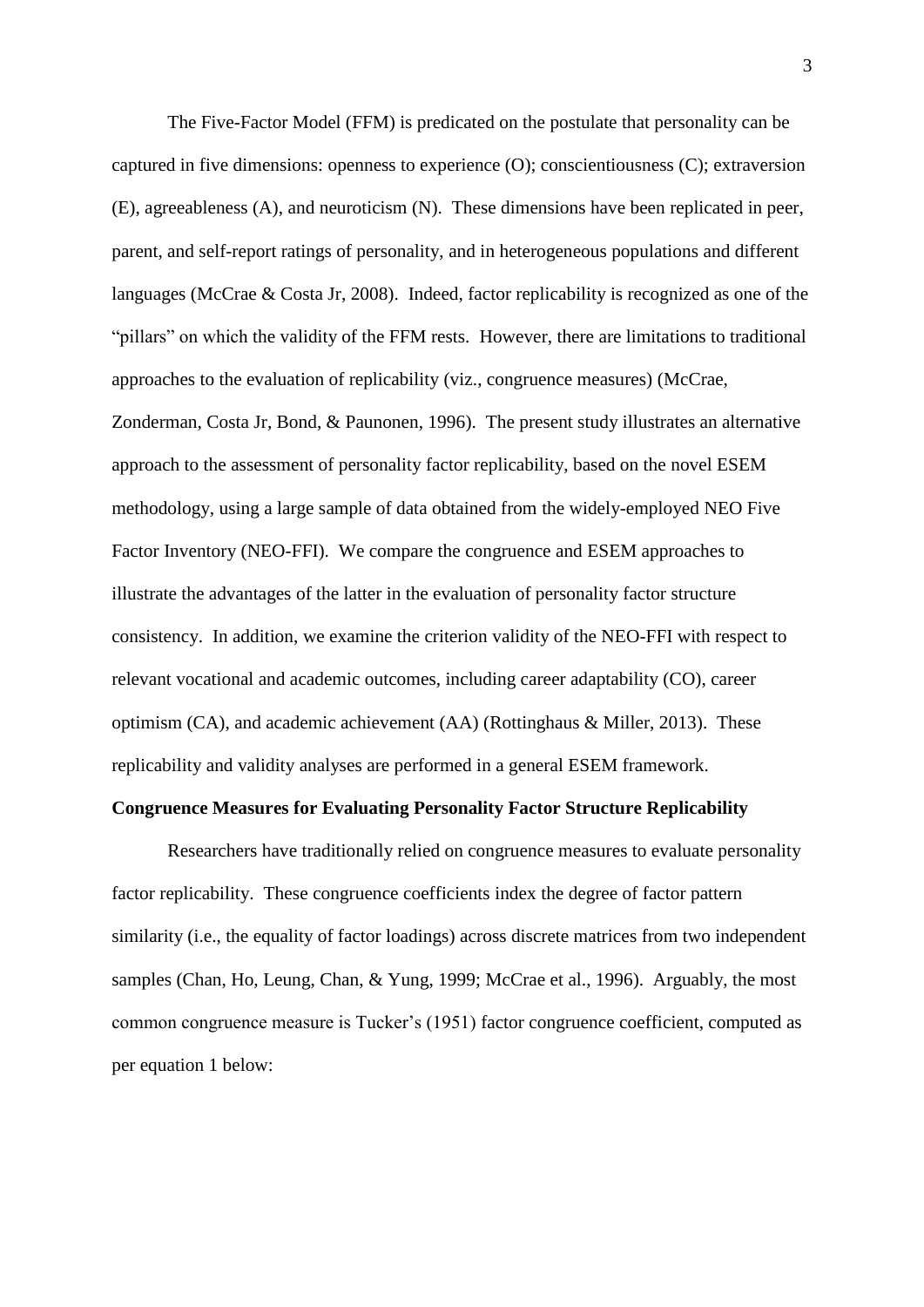$$
r_{ab} = \frac{\sum_{i=1}^{p} \lambda_{ix} \lambda_{iy}}{\sqrt{\sum_{i=1}^{p} \lambda_{ix}^{2}} \sqrt{\sum_{i=1}^{p} \lambda_{iy}^{2}}},
$$
\n(1)

where *p* is the number of observed variables in the two samples,  $\lambda_{ix}$  is the loading of variable *i* on factor *x* in sample one, and  $\lambda_i$  is the loadings of variable *i* on factor *y* in sample two. In addition, variable and total congruence coefficients have been proposed (see McCrae et al., 1996). Although it is possible to compare varimax rotated factors from independent factor analyses using the congruence measures, McCrae et al. (1996) recommend a Procrustes (i.e., targeted) rotation for the assessment of personality factor replicability in which a factor solution is orthogonally rotated to adhere to a prespecified target factor structure. The extent to which the target and rotated structures are similar, quantified via congruence coefficients, is taken as evidence for factor replicability, with coefficients greater than .90 or .95 typically indicative of factor invariance [\(Lorenzo-Seva & Ten Berge, 2006;](#page-19-0) [Mulaik, 1972\)](#page-22-0). Beyond heuristics, bootstrap resampling procedures have been developed to provide significance tests of the congruence measures absent of a theoretical sampling distribution of these coefficients [\(Chan et al., 1999\)](#page-18-0).

Notwithstanding the wide use of congruence indices in personality research, these measures have known limitations. For example, [Horn \(1967\)](#page-19-1) showed that congruence coefficients may indicate high factor replicability even when random data are rotated to a target matrix using oblique Procrustes rotation. [Paunonen \(1997\)](#page-22-1) also demonstrated that the expected value of congruence measures is contingent on several model characteristics, including the number of variables in the model and the number of salient loadings per factor. Furthermore, though statistical tests of congruence coefficients are available based on empirical resampling methods under null hypotheses of both factor congruence and incongruence, these are typically cumbersome to perform [\(Dolan, Oort, Stoel, & Wicherts,](#page-19-2)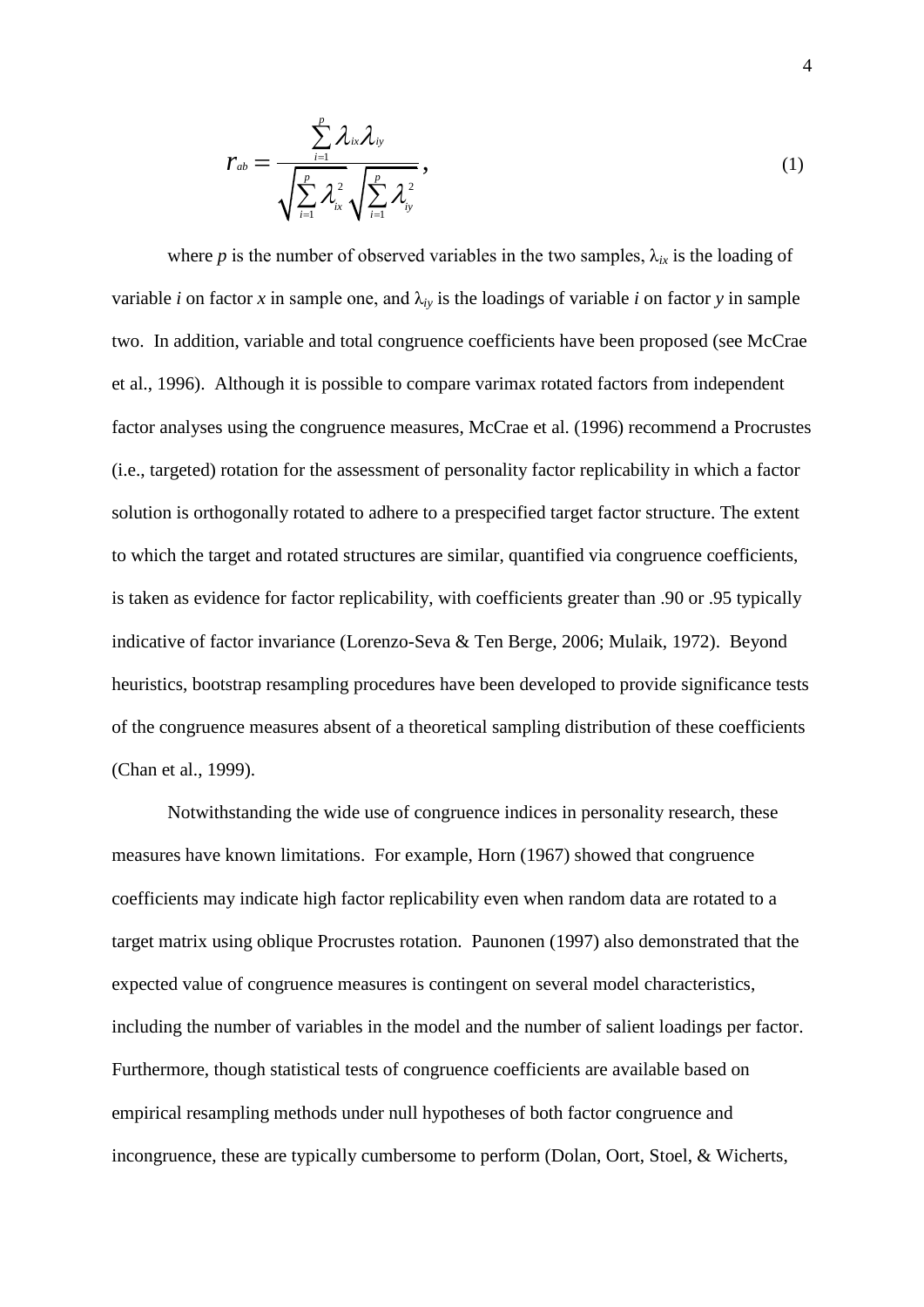[2009\)](#page-19-2). Finally, and most importantly, a sizeable congruence coefficient does not constitute evidence of the complete replicability of factor structures as factor pattern congruence is a necessary but not sufficient condition for factor invariance [\(Dolan et al., 2009;](#page-19-2) [Meredith,](#page-21-1)  [1993;](#page-21-1) [Reise, Waller, & Comrey, 2000\)](#page-22-2). Instead, evidence of strict measurement invariance is required for claims of complete measurement equivalence in line with Mellenbergh's (1989) definition of unbiasedness in the common factor model [\(Meredith, 1993\)](#page-21-1).

An ostensibly elegant analytic option for redressing the limitations of congruence measures is the conduct of factor replicability studies within a multi-group (MG) confirmatory factor analysis (CFA) framework. Indeed, procedures for testing complete measurement equivalence in MG-CFA have been available for at least 25 years [\(Byrne,](#page-18-1)  [Shavelson, & Muthén, 1989;](#page-18-1) [Marsh & Hocevar, 1985\)](#page-20-0). However, there are cautions against the use of CFA for evaluating the factor structure of multidimensional personality measures due to its restrictiveness [\(Church & Burke, 1994;](#page-18-2) [McCrae et al., 1996\)](#page-21-0). CFA tests of many widely-used five-factor personality inventories, including the NEO-FFI, have largely failed to support the FFM theoretical structure [\(Hopwood & Donnellan, 2010;](#page-19-3) [Marsh et al., 2010\)](#page-20-1). Furthermore, personality factor correlations in CFA solutions appear substantially inflated relative to EFA correlations. One reason for both data-model misfit and inflated factor correlations may be the imposition of the restrictive independent clusters model (ICM) of CFA onto factorially complex personality item data (Marsh et al., 2010). According to the ICM-CFA model, each scale item is postulated to load onto one factor only, with crossloadings constrained to zero. For multidimensional personality inventories, such as the NEO-FFI, the ICM-CFA specification may be too restrictive because personality items may be fallible indicators of constructs that tap more than one dimension (Hopwood  $&$  Donnellan, 2010). The constraint of cross-loadings to zero in the ICM-CFA specification may result in both model-data misfit as error is propagated by model misspecification and inflated factor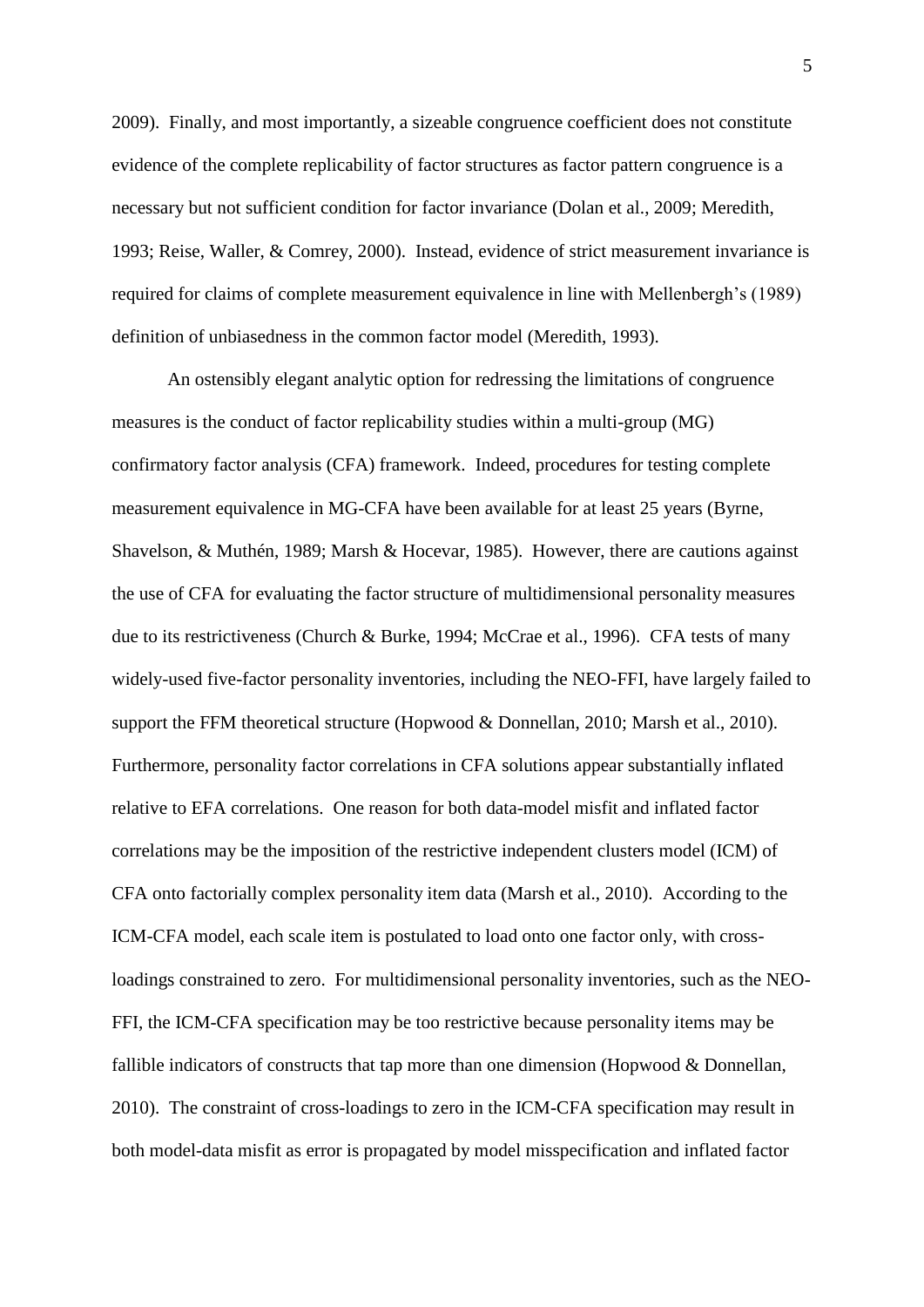correlations, as any relation between an item and non-target factor that should be accounted for by a secondary loading can only be expressed as a factor correlation in the ICM-CFA [\(Marsh et al., 2010;](#page-20-1) [Morin, Arens, & Marsh, Accepted, 22 August 2014\)](#page-22-3). As the FFM is not a perfect simple structure, there is no theoretical reason why traits should not index more than one factor (McCrae et al., 1996); thus, the ICM-CFA may not be an appropriate analytic structure for multidimensional personality data.

### **ESEM as an Alternative Approach**

ESEM is a more appropriate analytic formulation for the conduct of factor replicability studies, which overcomes the limitations of congruence measures and the ICM-CFA. ESEM differs from the ICM-CFA to the extent that all primary and secondary loadings are freely estimated (conditional on the imposition of minimal identifying restrictions) and ESEM factors, like EFA factors, can be rotated [\(Morin, Marsh, & Nagengast, 2013\)](#page-22-4). Thus, ESEM provides a less restrictive framework for the evaluation of factor structures that can sufficiently account for the psychometric multidimensionality of NEO-FFI items. As ESEM is an integration of EFA within a general SEM framework, the statistical advances of CFA/SEM are available to EFA measurement models, including SEM parameter estimates, standard errors, fit indices, correlated uniquenesses to represent complex residual structures, and full invariance tests [\(Marsh, Morin, Parker, & Kaur, 2014\)](#page-20-2). These latter two features are particularly advantageous to examining factor replicability based on data from the NEO-FFI. The flexibility to specify a priori correlated uniquenesses in the ESEM frameworks may account for presumed intradimensional local dependence in the NEO-FFI generated by high item content overlap due to unmodeled facet structures [\(Marsh et al., 2010\)](#page-20-1), which cannot be accommodated under the traditional EFA specification. The failure to specify these sources of common variation can lead to inflated estimates of parameters (e.g., factor loadings).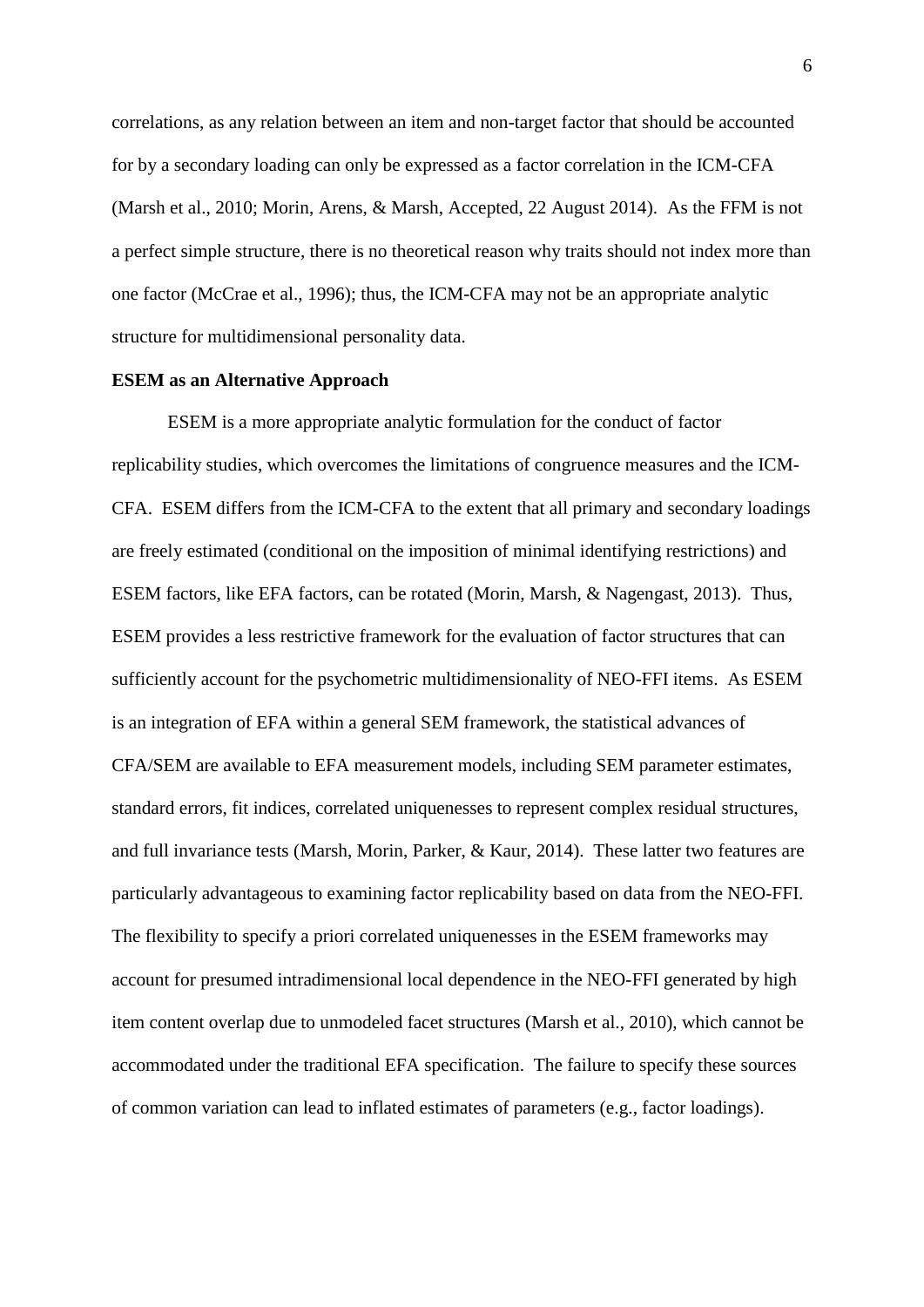Formal MG tests of factor structure invariance, typically reserved for CFA models, can be conducted in the ESEM framework; this is substantively important for replicability studies. Dissimilar to congruence measures, which may only be used to infer weak factorial invariance, MG-ESEM provides tests of complete measurement invariance required for inferences of complete factor structure consistency [\(Morin et al., 2013\)](#page-22-4). In addition, the equality of factor variance-covariance matrices and latent means (i.e., structural invariance) can be tested, though these tests are not considered in the present study.

[Marsh et al. \(2009\)](#page-20-3) operationalized a taxonomy of 13 models for testing invariance in the ESEM framework. We propose an extension of this taxonomy to include tests of the invariance of correlated uniquenesses as the presence of methods effects due to item idiosyncrasies or response biases, which can be controlled using a priori correlated residuals, is likely to be the rule rather than the exception for many personality inventories [\(Marsh,](#page-20-4)  [Lüdtke, Nagengast, Morin, & Von Davier, 2013\)](#page-20-4). As shown in Table 1, the proposed taxonomy of 25 nested ESEM models ranges from a configurally invariant model, in which no equality constraints are imposed on the parameters, to a model of complete measurement and structural invariance, in which there is equality of factor loadings, intercepts, uniquenesses, and factor mean and variance-covariance structures, with additional equality constraints on the correlated residuals imposed. In the present study, we propose this extended taxonomy of invariance tests, specifically models 1–16 addressing measurement invariance, as an alternative to congruence measures for establishing evidence of crosssample factor structure replicability. This procedure is illustrated in the context of measurement invariance tests across gender for the NEO-FFI data. Nonetheless, the procedure can be used to test for factor equivalence across virtually any independent samples that differ in some substantive way or extended to factor invariance tests over time for singlegroup repeated measures data (see Morin et al., 2013).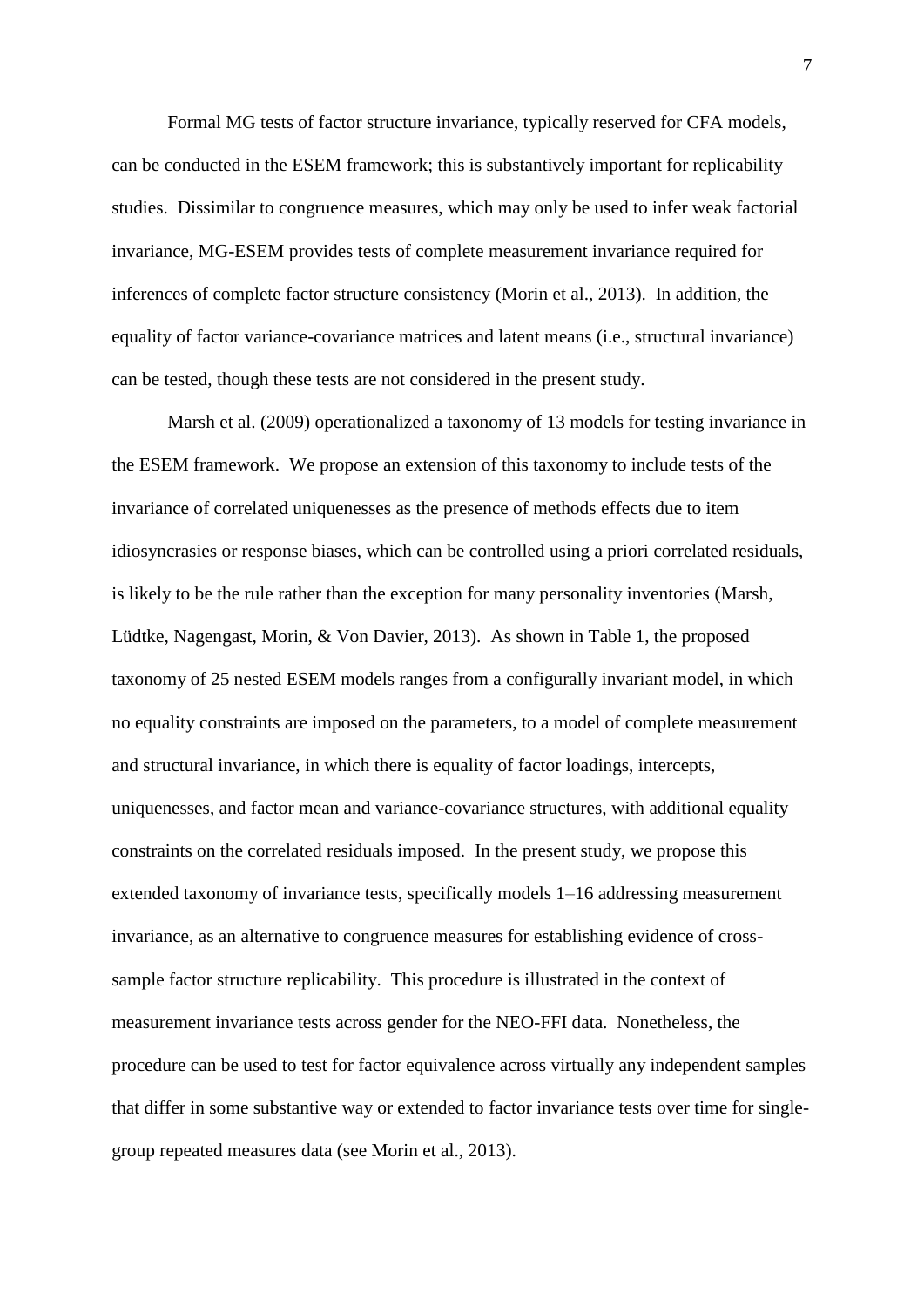#### INSERT TABLE 1 ABOUT HERE

#### **Criterion Validity**

In addition to examining the utility of ESEM for factor replicability evaluation, we demonstrate the flexibility of ESEM for other tests of construct validity, namely concurrent and predictive validity. This criterion validity of the NEO-FFI scores is evaluated with respect to three substantively-important outcomes: CO; CA; and AA.

**Career engagement**. Theories of career engagement postulate effects of dispositional personality traits on characteristic adaptations, such as CO and CA (Rottinghaus et al., 2005). Indeed, Rottinghaus et al. (2005) reported significant correlations between CO and N  $(r = -129)$ , E  $(r = 0.19)$ , O  $(r = 0.23)$ , and C  $(r = 0.51)$ ; however, the correlation between CO and A was small and not significant  $(r = .07)$ . Similarly, there were significant correlations of CA with N ( $r = -0.30$ ), E ( $r = 0.37$ ), O ( $r = 0.26$ ), A ( $r = 0.27$ ), and C ( $r = 0.41$ ). Both CO and CA should relate to C and N moderately, and to a lesser extent with O, E and A.

**Academic achievement**. Research affirms that, of the five factors, C has the stronger predictive relationship with academic achievement (O'Connor & Paunonen, 2007; Poropat, 2009; Richardson, Abraham, & Bond, 2012). In university students—the target population of the current research—this relationship bears out with C the stronger predictor of grade point average (GPA) (Pozzebon, Ashton, & Visser, 2014). We expected to find a positive relationship between C and AA. Given existing evidence (O'Connor & Paunonen, 2007; Poropat, 2009; Richardson et al., 2012), we expected relationships of the remaining four factors with AA to be smaller with negative relations for E and N and positive relations for O and A, respectively.

## **Method**

### **Participants and Procedure**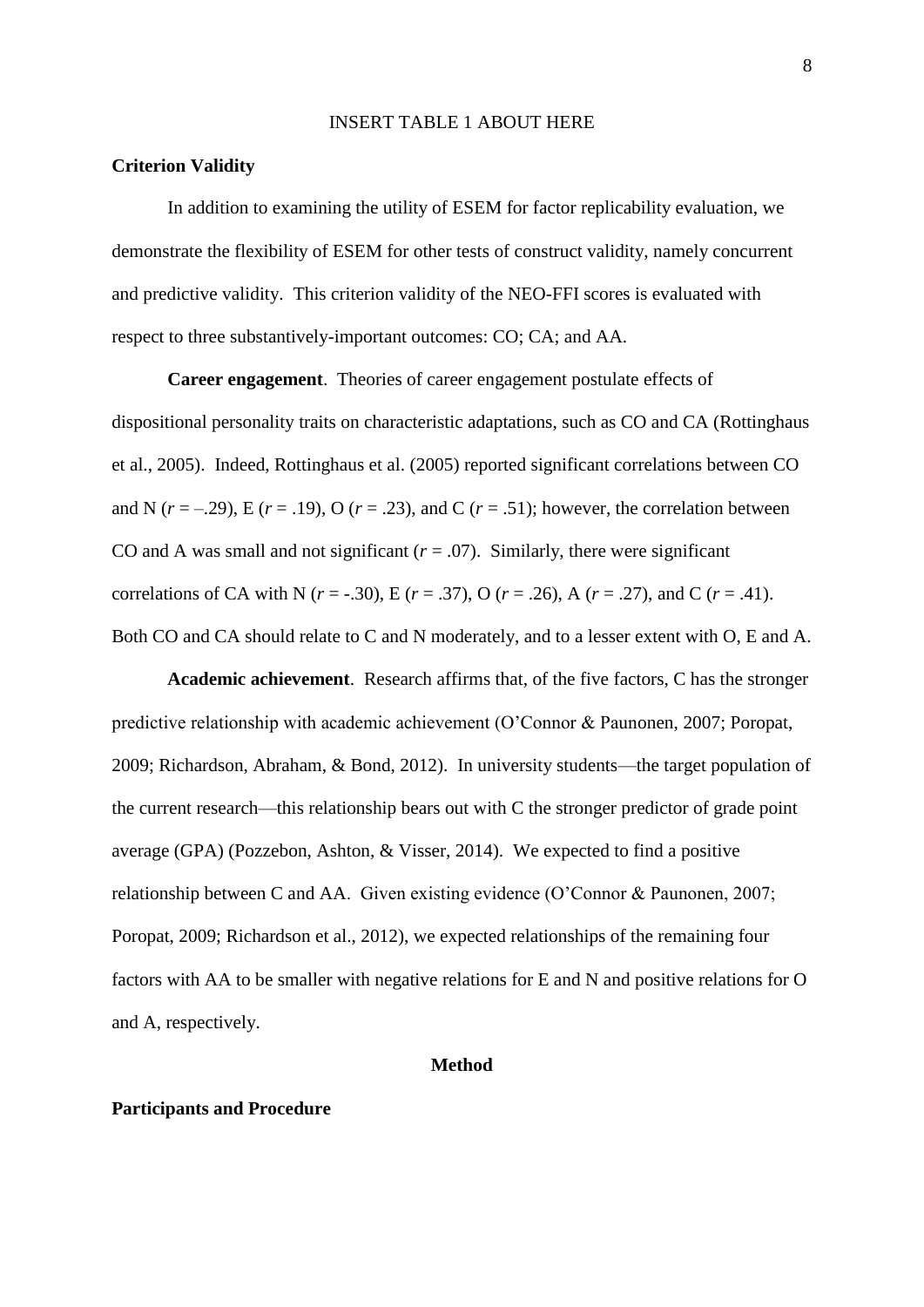Participants were 1566 university students at the University of XXX. The average age was  $M = 33.25$  years (*SD* = 11.47) and 66.5% ( $n = 1041$ ) were female. Approximately 75% of the students enrolled at this university study via distance mode and were employed, working  $M = 31.2$  ( $SD = 12.96$ ) hours per week. Proportions of academic disciplines were Arts and Humanities, 12.5% (*n* = 196); Business and Commerce, 26.4% (*n* = 414); Education 23.4% ( $n = 367$ ); Engineering and Surveying, 15.6% ( $n = 244$ ); and Science and Health, 21.1% (*n* = 331). These demographic characteristics are consistent with the overall profile of the university's study body. The present data were collected as part of a larger study on personality predictors of student engagement and achievement. Participants completed an online battery of questionnaires concerning their personality, CO and CA. At semester-end, academic records were retrieved from the university registrar for a random subset of participants  $(n = 433)$ .

## **Measures**

**Personality.** The NEO-FFI [\(Costa & McCrae, 1992\)](#page-18-3) was used to assess personality. The NEO-FFI is a shortened version of the Revised NEO Personality Inventory that measures the five major personality factors. It contains 60 items in total, with each of the five subscales comprising 12 items. Participants were asked to rate their agreement with statements using a 5-point Likert scale ranging from 1 (*strongly disagree*) to 5 (*strongly agree*). Internal consistency coefficients reported by Costa and McCrae and those found in the current study were, respectively,  $\alpha = .86$  and  $\alpha = .88$  for Neuroticism,  $\alpha = .77$  and  $\alpha = .80$ for Extraversion,  $\alpha = .73$  and  $\alpha = .72$  for Openness to Experience,  $\alpha = .68$  and  $\alpha = .76$  for Agreeableness, and  $\alpha = .81$  and  $\alpha = .86$  for Conscientiousness (Costa & McCrae, 1992).

**Career engagement.** The CO scale and CA scale (with 11 items each) were drawn from the Career Futures Inventory (CFI) [\(Rottinghaus, Day, & Borgen, 2005\)](#page-23-0). Participants were asked to rate their agreement with statements using a 5-point scale ranging from 1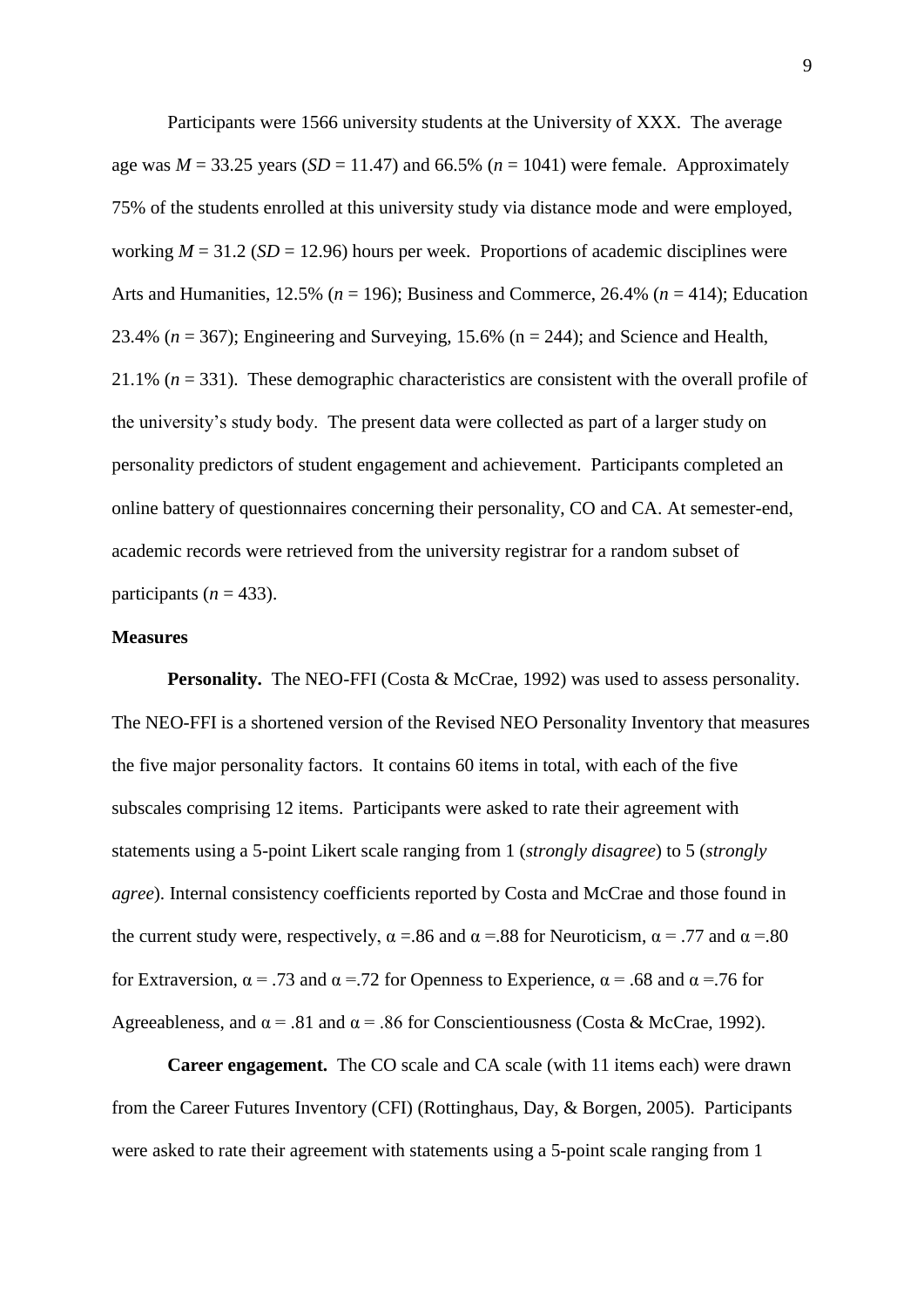(*strongly disagree*) to 5 (*strongly agree*). In the original scale, internal consistency was α = .87 for CO and  $\alpha$  = .85 for CA. In the current study,  $\alpha$  = .87 and  $\alpha$  = .87 for CO and CA, respectively.

**Achievement.** GPA was used as a single indicator of pseudo latent academic achievement with an a priori estimate of measurement error. The best available estimate of the reliability of GPA ( $\alpha$  = .94), obtained from [Bacon and Bean \(2006\)](#page-18-4), was used to estimate measurement unreliability.

#### **Statistical Analysis**

All analyses were conducted using Mplus 7.3 [\(Muthén & Muthén, 1998-2014\)](#page-22-5). We performed initial factor replicability analyses using the traditional congruence approach. First, an EFA with diagonal weighted least squares (DWLS; operationalized as the WLSMV estimator in Mplus) estimation and varimax rotation was performed on data for the present female subsample. A second EFA was then conducted on the male group data using a variant of Procrustes rotation, operationalized via the target rotation specification in Mplus. For this EFA, the male group factor solution was orthogonally rotated to conform to the target female loading matrix. This matrix is available in the supplemental materials accompanying this paper. Finally, congruence coefficients (as per Equation 1) and factor pattern Pearson correlations were computed to assess the degree of factor pattern correspondence. Consistent with Hopwood and Donnellan (2010), we considered coefficients greater than .95 and between .85 and .94 as indicative of strong and fair factor structure similarity, respectively [\(Lorenzo-Seva & Ten Berge, 2006\)](#page-19-0).

Next, we conducted the ESEM analyses using DWLS estimation and varimax rotation in three phases. In the first phase, CFA and ESEM models were estimated on the total group data to test the hypothesis that the ESEM model provides a better fit to the data than the ICM-CFA (Morin et al., 2013). Absent of the appreciably better fit (and theoretical defensibility)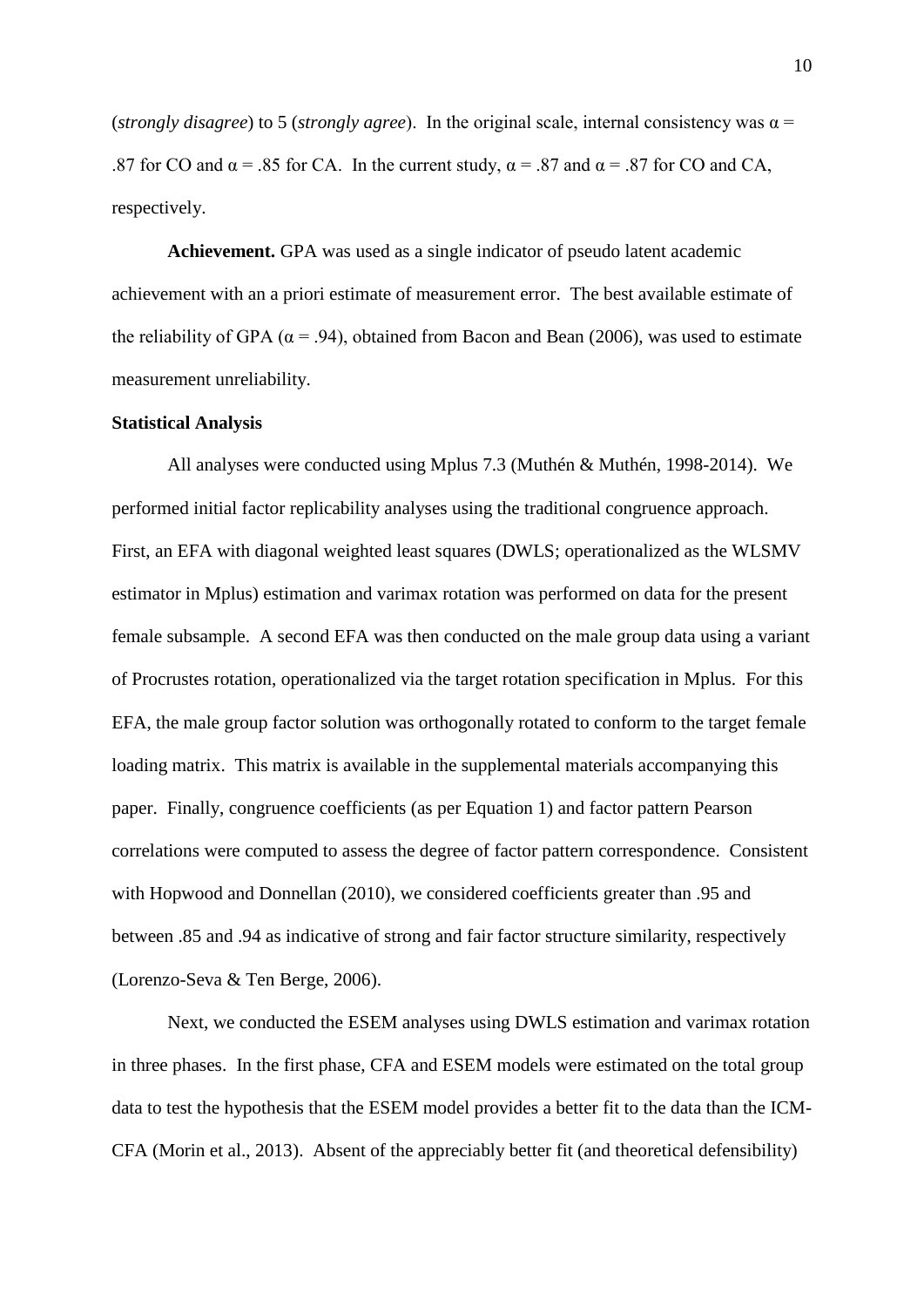of the ESEM solution, the ICM-CFA should be preferred on the basis of parsimony. As per Marsh et al. (2010), for both the CFA and ESEM structures, we specified all 57 correlated residuals reflecting presumed intradimensional local dependence generated by item-clustering due to common facet representations. The second phase involved tests of measurement invariance across gender to illustrate the MG-ESEM approach to factor replicability evaluation. These MG tests were conducted according to the taxonomy proposed in Table 1 adapted for polytomous data [\(Guay, Morin, Litalien, Valois, & Vallerand, 2014;](#page-19-4) [Millsap &](#page-21-2)  [Yun-Tein, 2004\)](#page-21-2). For the configurally invariant model, identification is achieved by (a) fixing item residual variances to one in the first group and freely estimating these uniquenesses in the comparison group, (b) fixing the first two thresholds for one indicator per factor and the first threshold of all other indictors to equality across groups, (c) fixing all factor variances to one, and (d) fixing factor means to zero in the first group and freely estimating these in the second group [\(Guay et al., 2014\)](#page-19-4). The final phase of the analysis involved the evaluation of the criterion validity of NEO-FFI responses. A general model was specified with links from the Big-Five factors to CO, CA and AA.

For the assessment of model fit, we did not rely on the  $\chi^2$  test given its sample size dependency and restrictive hypothesis test (i.e., exact fit). Instead, three approximate fit indices were used to assess model fit as follows: Comparative fit index (CFI) and Tucker-Lewis Index (TLI),  $> .90$  and 0.95 for acceptable and excellent fit, respectively; and RMSEA, < .05 and .08 for close and reasonable fit, respectively [\(Marsh, Hau, & Wen, 2004\)](#page-19-5). For nested model comparisons, although we report the corrected  $\chi^2$  difference test (MD  $\chi^2$ ), because the MD  $\chi^2$  tends to be sensitive to even trivial differences in large samples, we relied on changes in the CFI (ΔCFI), TLI (ΔTLI) and RMSEA (ΔRMSEA). A decrease in the CFI and TLI and increase in RMSEA of less than .01 and .015, respectively, are indicative of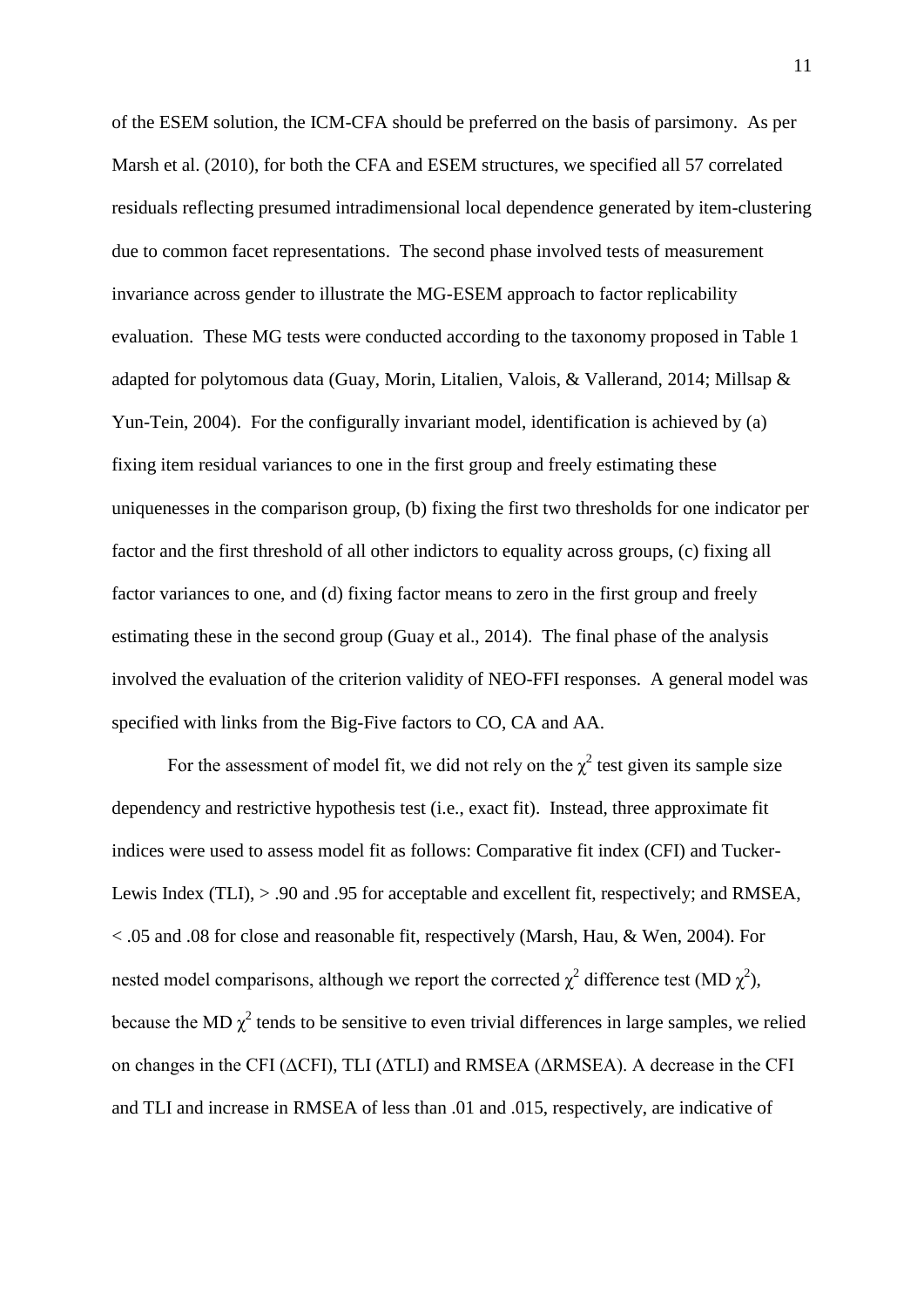support for a more parsimonious model [\(Chen, 2007;](#page-18-5) [Cheung & Rensvold, 2002;](#page-18-6) [Guay et al.,](#page-19-4)  [2014\)](#page-19-4).

#### **Factor Congruence**

Table 2 shows the congruence coefficients and factor pattern Pearson correlations for the NEO-FFI factors computed on the basis of the targeted orthogonal rotation of the male factor structure to factor pattern coefficients obtained in the varimax rotated female solution. All coefficients were above the .95 threshold considered to be indicative of strong factor structure generalizability.

## INSERT TABLE 2 ABOUT HERE

## **Latent Structure of the NEO-FFI**

Table 3 shows the fit statistics for the ICM-CFA and ESEM representations of the NEO-FFI structure for the total group data. The test of the ICM-CFA resulted in an unacceptable fit to the data whereas the ESEM solution provided an acceptable-to-good fit. The ESEM solution fitted the data appreciably better than the ICM-CFA and was retained for further analysis.

## INSERT TABLE 3 ABOUT HERE

## **Measurement Invariance**

The retained ESEM structure was subjected to tests of invariance across gender. As shown in Table 4, the configurally invariant model (MGM1) provided an acceptable fit to the data. This baseline model was compared to the more restrictive weak measurement invariance model (MGM2) in which factor loadings were constrained to equality across groups. The weak invariance model did not result in a decrease in fit relative to the configural model, providing support for the equality of factor loadings. Indeed, the TLI increased and RMSEA decreased, which should not be unexpected given that these indices incorporate a parsimony correction. It is important to note that the increase in CFI with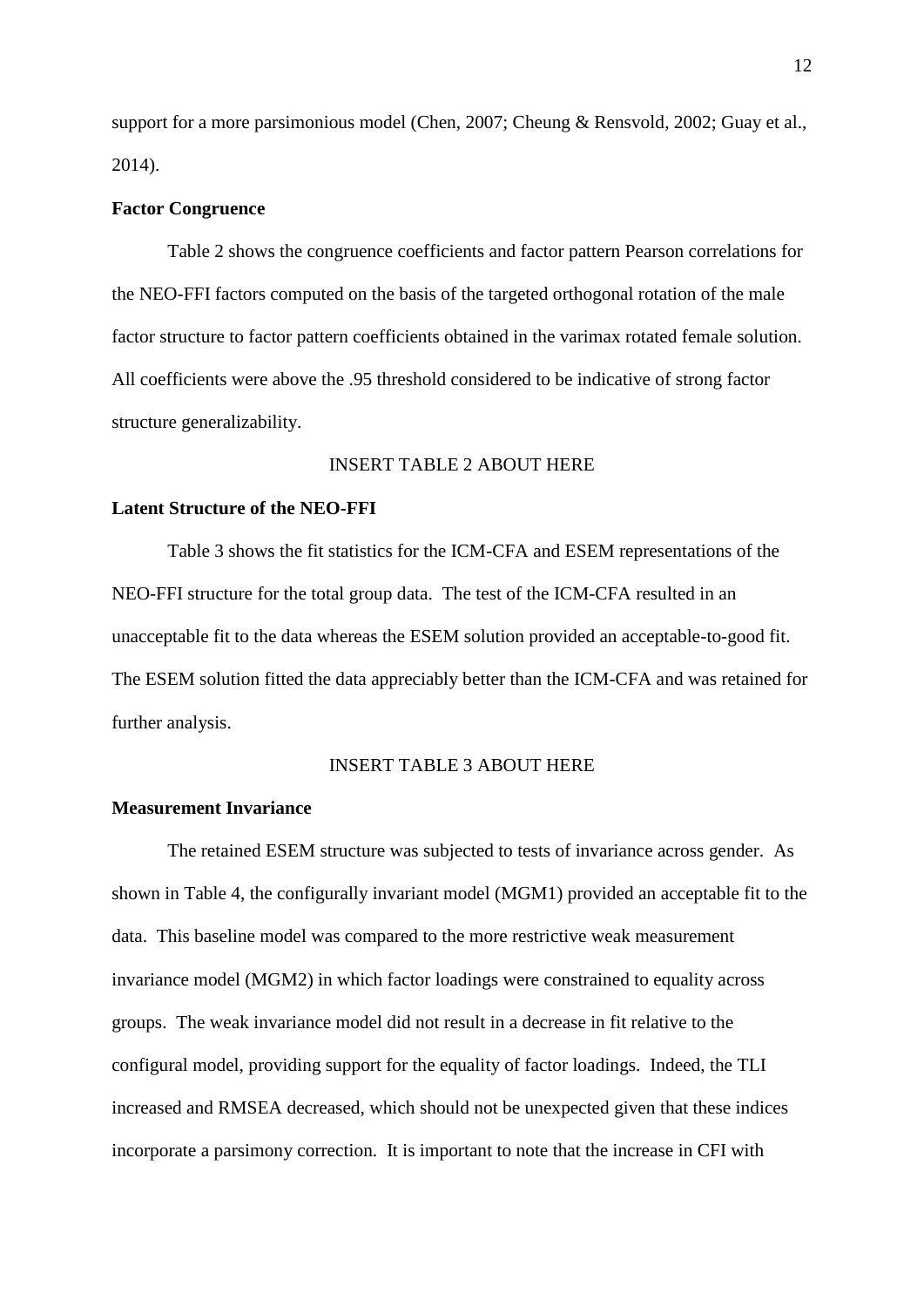additional equality constraints should be considered haphazard (see Guay et al., 2014). The weak factorial invariance model was compared to an even more restrictive model of strong measurement invariance (MGM3) with additional equality constraints imposed on the item thresholds. This model resulted in an acceptable fit to the data in absolute terms and, importantly, no appreciable degradation in fit relative to the less restrictive weak factor invariance model, which is suggestive of the equivalence of item thresholds.

Next, a model of strict measurement invariance was tested in which additional constraints were imposed on the item uniquenesses (MGM4). This model resulted in an acceptable fit to the data, and no decrement in fit relative to the less constrained strong factorial invariance model; thus, the model supports the generalizability of the NEO-FFI residual item variances. Although evidence of strict factorial invariance is sufficient for establishing measurement invariance in line with Mellenbergh's (1989) definition of unbiasedness, we also tested the invariance of the specified correlated uniquenesses as this test would provide information on the generalizability of the presumed shared systematic item variance due to unmodeled facet clustering across samples. Accordingly, a model with additional invariance constrains imposed on the correlated residuals was tested (MGM5). This model provided a good fit to the data, and no appreciable decrement in fit relative to the model of strict measurement invariance, indicating the equivalence of correlated uniquenesses.

#### INSERT TABLE 4 ABOUT HERE

## **Criterion Validity**

A general ESEM model was specified to the test the criterion validity of the NEO-FFI scores. The model included the five orthogonally rotated ESEM personality factors (as per the final measurement solution retained above), a separate set of ESEM CO and CA factors (see supplemental materials for a comparison of CFA and ESEM models for the career data),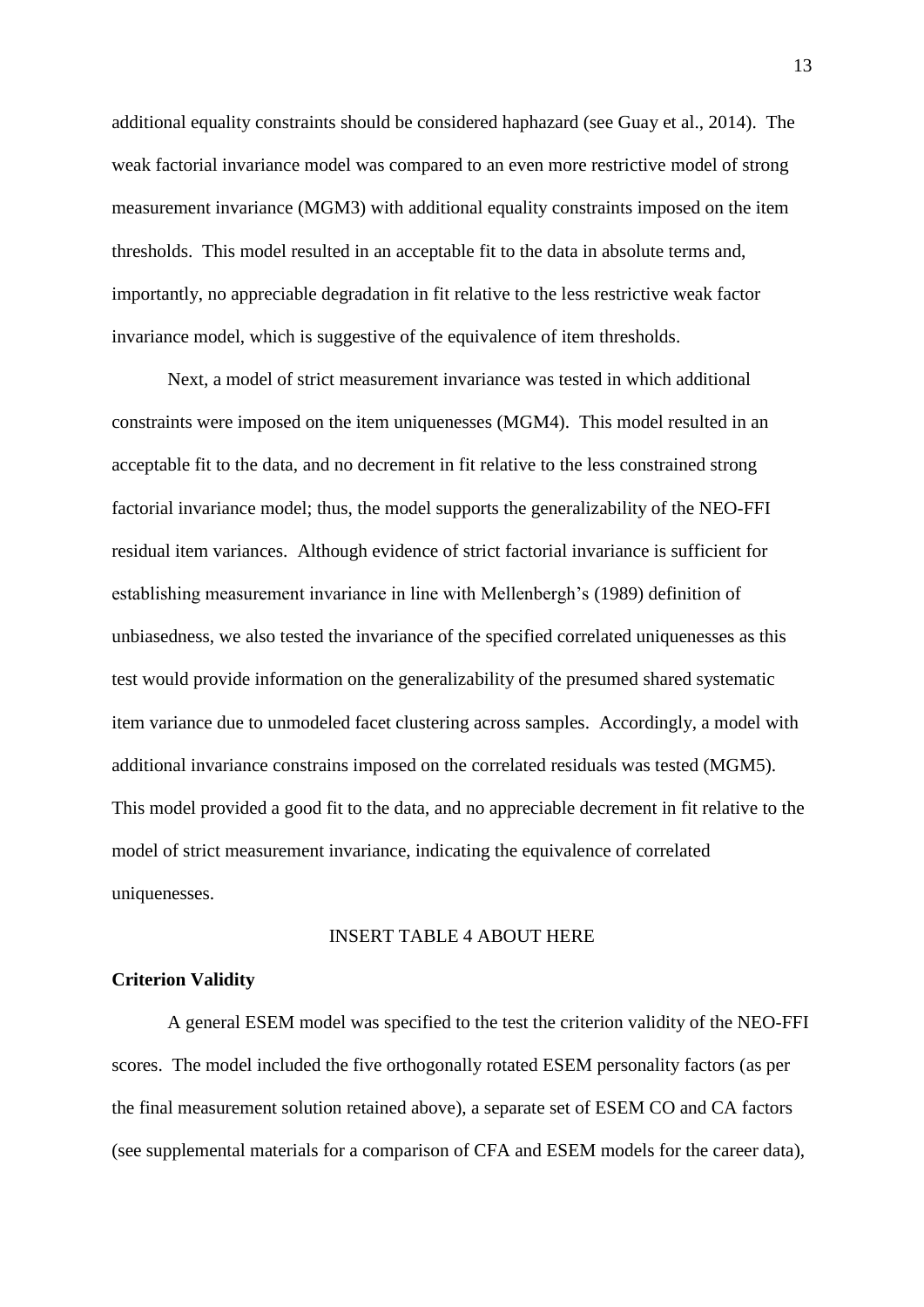and a pseudo-latent CFA achievement factor indicated by GPA with an a priori reliability correction. For the indicators of CO and CA, we specified 14 correlated residuals reflecting intradimensional local dependence due to potential method effects emerging from highlysimilar item phrasing and content (e.g., "It is difficult for me to set career goals", "It is difficult to relate my abilities to a specific career plan"; see the supplemental materials for a full list of correlated residuals). To manage the haphazard missingness on GPA, pairwise present methods— the default under WLSMV in Mplus when no covariates are included were used. The eight factor measurement model provided a good fit to the data,  $\chi^2$  (2982) = 7433.206, *p* < .001, RMSEA = .031 (95% CI = .030, .032), CFI = .952, TLI = .945.

We then tested the structural model with direct paths from the personality factors to CO, CA and AA. As a structurally saturated model, this parametric structure provided an identical fit to the data as the measurement solution. As shown in Table 5, for the career engagement criteria, C was consistently the strongest positive predictor whereas N was a consistent negative predictor. E significantly predicted CO and CA, though these effects were relatively smaller. O was a small, but significant, positive predictor of CA but was not significantly associated with CO, and A was virtually unrelated to both career outcomes. For AA, C was the strongest predictor; O and A were weak positive predictors, and E and N were weak negative predictors.

## INSERT TABLE 5 ABOUT HERE

#### **Discussion**

Hitherto, studies of personality factor replicability have largely relied on congruence coefficients to evaluate factor structure similarity [\(McCrae et al., 1996\)](#page-21-0). In the present study, evidence was obtained for strong NEO-FFI factor replicability across gender using this congruence approach. Specifically, uniformly high congruence coefficients (i.e., > .95) were found for the NEO-FFI factors, suggesting that the factor pattern matrices across male and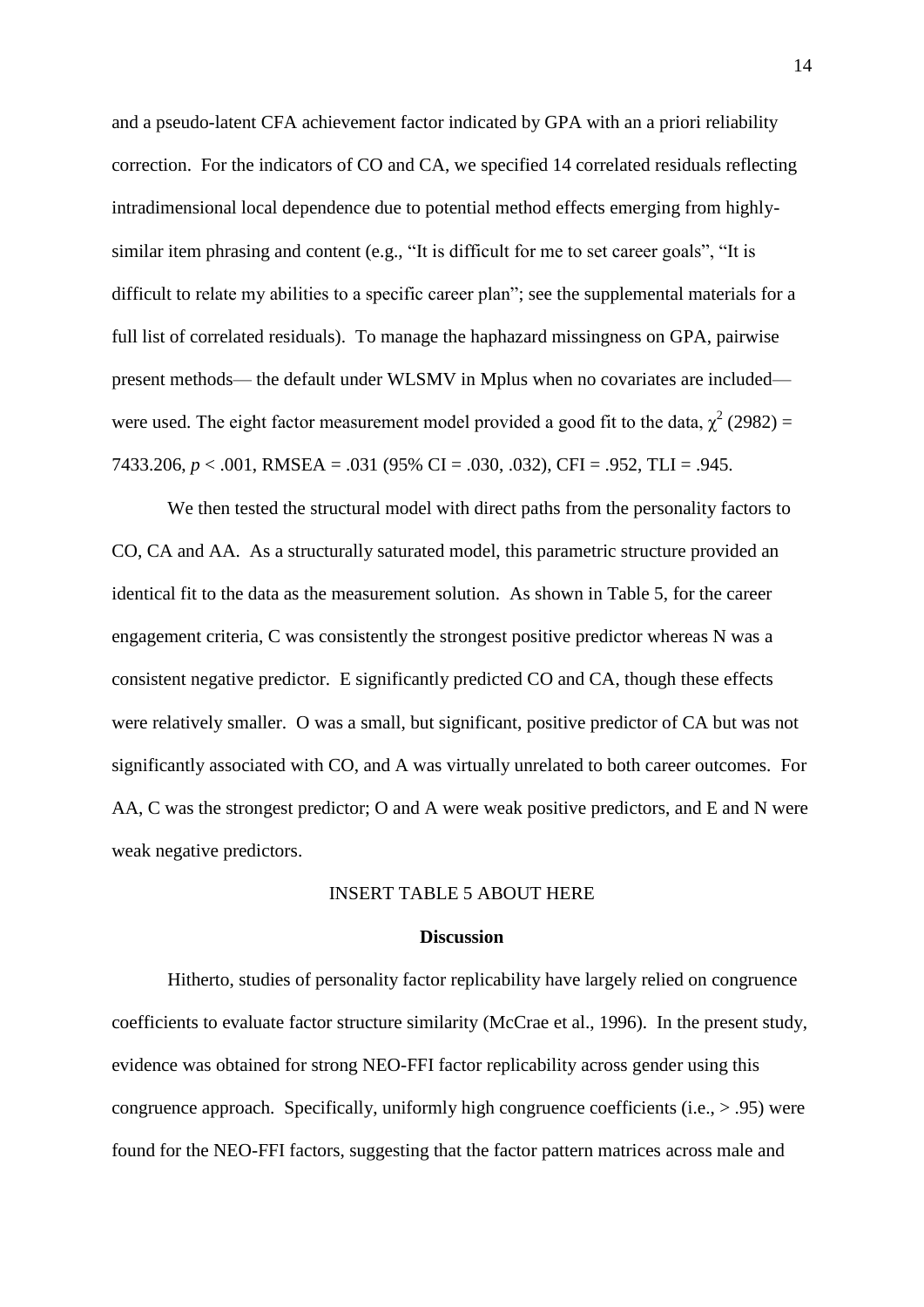female groups are highly comparable. These results are consistent with extant studies on the replicability of factors estimated from NEO data across diverse independent samples [\(McCrae et al., 2002;](#page-21-3) [McCrae, Costa, Del Pilar, Rolland, & Parker, 1998;](#page-21-4) [McCrae et al.,](#page-21-0)  [1996;](#page-21-0) [Saucier, 1998\)](#page-23-1). Despite the widespread use of congruence measures in personality research, these descriptive indices are limited in the evaluation of factor replicability. Chief among the shortcomings is the inability of congruence measures to detect factor structure invariance beyond the equivalence of factor loadings (Dolan et al., 2009). Indeed, metric invariance is a necessary but not sufficient condition for determining the complete equivalence of factor structures across groups (Meredith, 1993).

The present study proposed MG-ESEM as an alternative for the evaluation of factor structure replicability that overcomes the limitations of congruence measures. The MG-ESEM method has a significant advantage over congruence measures insofar as tests of full measurement invariance can be performed (Marsh et al., 2009; Morin et al., 2013). Notably, these invariance tests can be conducted on EFA measurement structures that, unlike the ICM-CFA, can sufficiently account for the construct-relevant multidimensionality of personality items. Furthermore, ESEM allows for the specification of correlated residuals with EFA factors that may be useful for adequately representing true construct-irrelevant item multidimensionality in personality inventories (e.g., method effects). In the current study, evidence was obtained for the measurement invariance of the NEO-FFI factor structure across gender, including item factor loadings, thresholds and uniquenesses. Notably, this evidence for the equality of factor loadings converges with the obtained congruence statistics. However, the MG-ESEM yields superior evidence for factor structure equivalence by permitting tests of the invariance of item thresholds and residuals, which are necessary to determine complete measurement invariance. Furthermore, support was found for the equality of correlated uniquenesses across gender, suggesting the generalizability of shared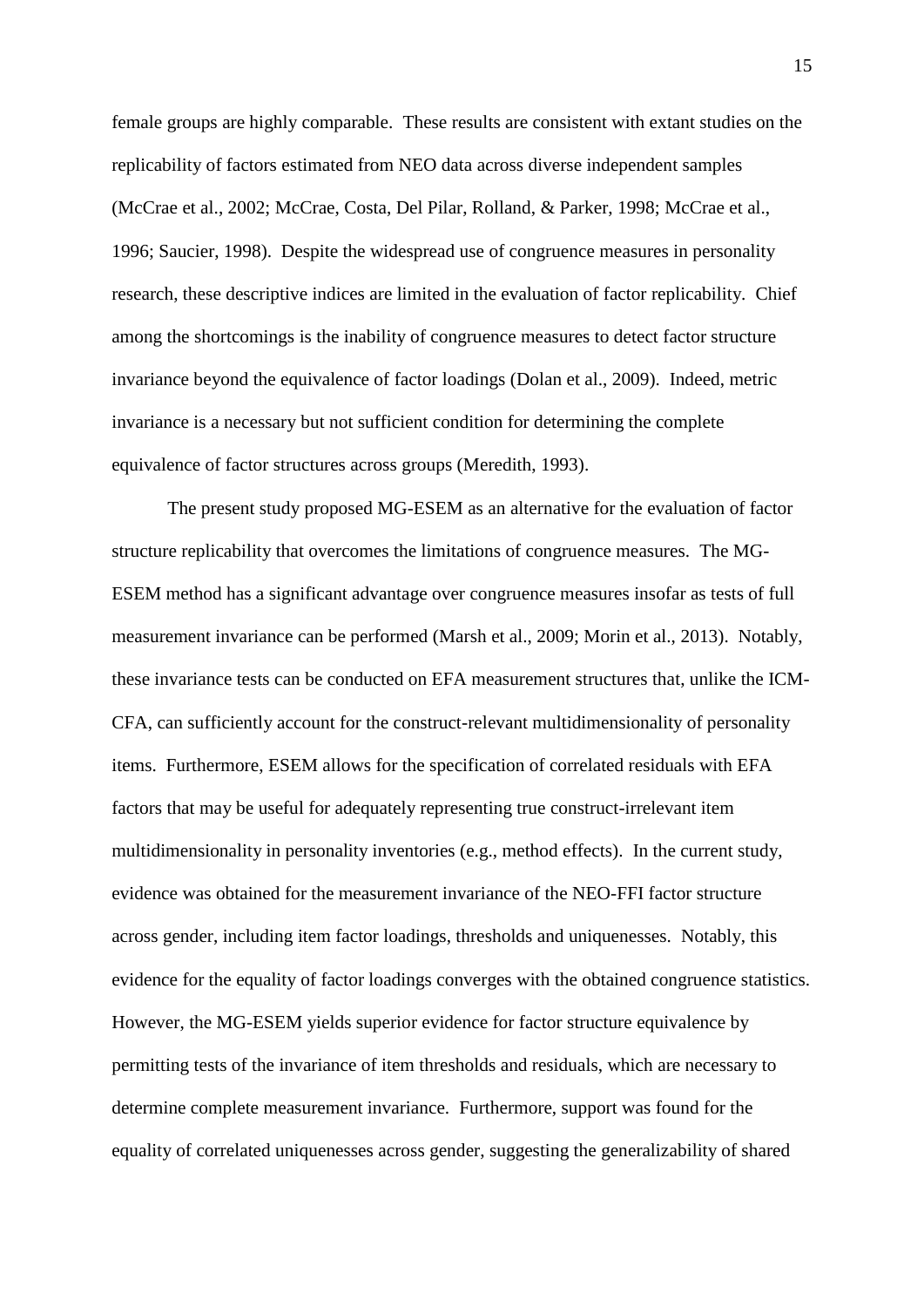systematic variation in the NEO-FFI items above and beyond the substantive factors. Given that sources of shared construct-irrelevant systematic variation in test items are likely to be the rule rather than the exception for many personality inventories, we encourage formal tests of the equivalence of postulated correlated residuals as part of measurement invariance testing. Such tests will lead to better understandings of the true measurement structure underlying personality data. The extended taxonomy of invariance tests in Table 1 is designed to operationalize this process.

Quite apart from demonstrating the MG-ESEM approach as an alternative to congruence measures for evaluating factor structure replicability, the present study yielded important data supporting the validity of NEO-FFI scores. For instance, though previous research shows partial support for the measurement invariance of the NEO-FFI (Marsh et al., 2010), this evidence may be limited to the extent that the equality of thresholds, which are a key characteristic of the polytomous data generated by the NEO-FFI, has not been considered. The present study yielded evidence for the equivalence of NEO-FFI item thresholds across gender, which is suggestive of the absence of monotonic differential item functioning. Furthermore, consistent with Rottinghaus and Miller's (2013) integrative framework linking personality dimensions with characteristic adaptations and the original validation of the measures of CO and CA (Rottinghaus et al., 2005), both constructs showed significant positive moderate correlations with C, and significant negative moderate correlations with N. Conscientious and emotionally stable individuals tend to be adaptable in and optimistic about their careers. The results also align with an expectation that individuals open to experience are higher in CA; however, the same expectation is not borne out in the non-significant relationship between CA and A. Finally, as expected, this study affirms the moderate predictive validity of C with respect to AA (cf., O'Connor & Paunonen, 2007; Poropat, 2009; Richardson et al., 2012).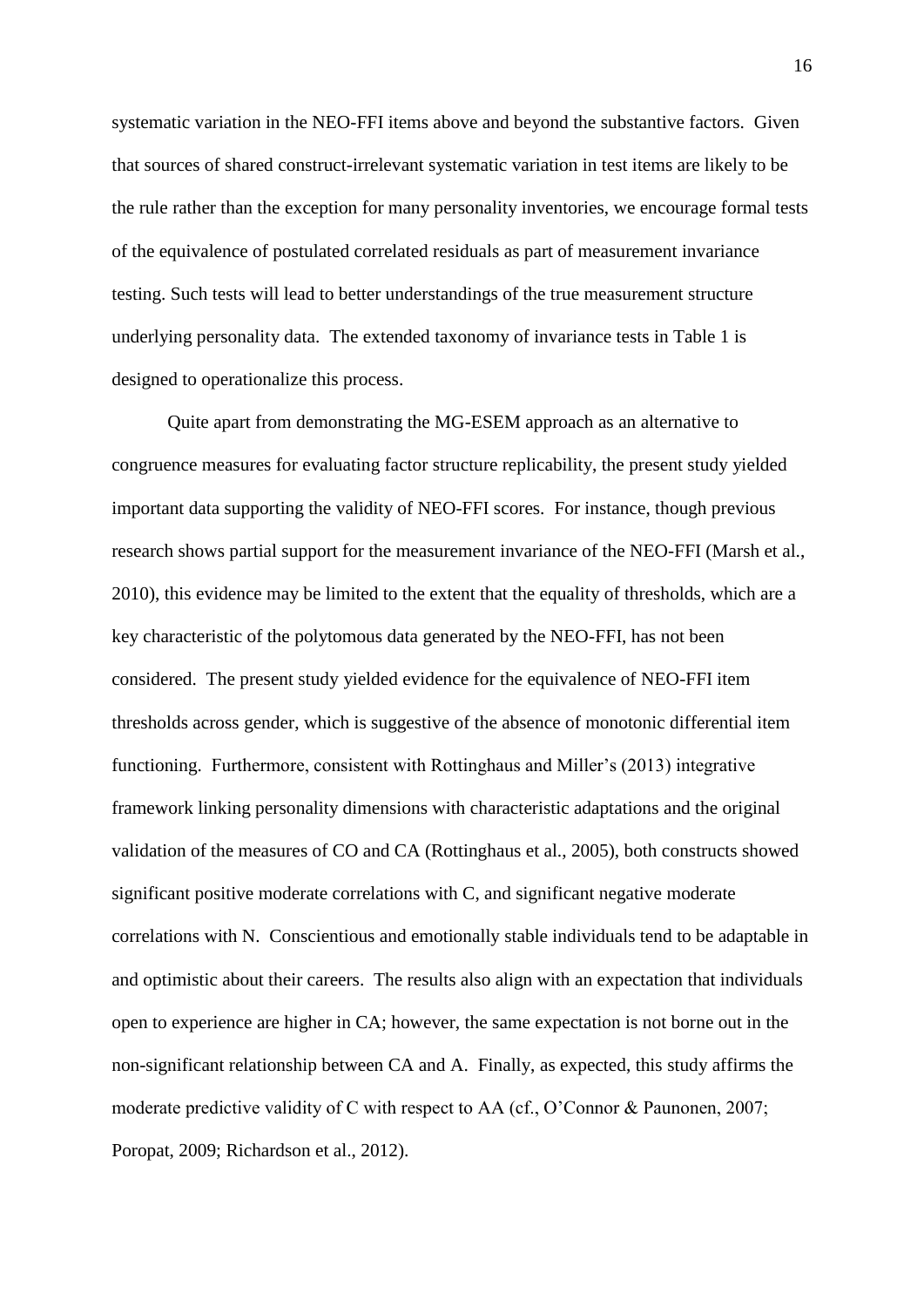A few limitations of ESEM and the present research itself merit attention as they serve to guide the appropriate use of the analytic approach and interpretation of the current findings. First, current operationalizations of ESEM in statistical software programs do not permit the specification of higher-order models, which may complicate the evaluation of the replicability of higher-order factors. Likewise, it is not currently possible to specify partial weak factorial invariance in the ESEM framework, which may be of substantive interest to researchers in the evaluation of factor structure consistency. To circumvent both these limitations, [Marsh, Nagengast, and Morin \(2013\)](#page-20-5) have proposed the ESEM within CFA (EwC) approach. This method involves "importing" a rotated ESEM measurement model into a conventional CFA framework, thereby allowing for full CFA functionality with ESEM factors. A second limitation concerns the criteria used for evaluating model fit in this study. Although consistent with current recommendations, these criteria may not be appropriate for ESEM. This is because guidelines for assessing fit are largely based on simulations in which population-generating models are ICM-CFA structures or slightly more complex specifications with few cross-loadings (Hu  $\&$  Bentler, 1999). Accordingly, it is not clear how fit indices behave in the ESEM context. A related limitation concerns the use of changes in approximate fit indices (e.g., CFI) to compare nested models. Although the behavior of fit indices for nested models comparisons have been investigated for models with continuous data under maximum likelihood estimation, it is not clear whether these results generalize to the comparison of models estimated under WLSMV. Thus, caution is urged in the interpretation of the invariance tests reported in this study.

In summary, the present study has been concerned with illustrating an alternative approach to the traditional congruence coefficient method for evaluating factor replicability in personality assessment research. Specifically, the study illustrated an ESEM approach to evaluating complete factorial structure equivalence that overcomes the limitations of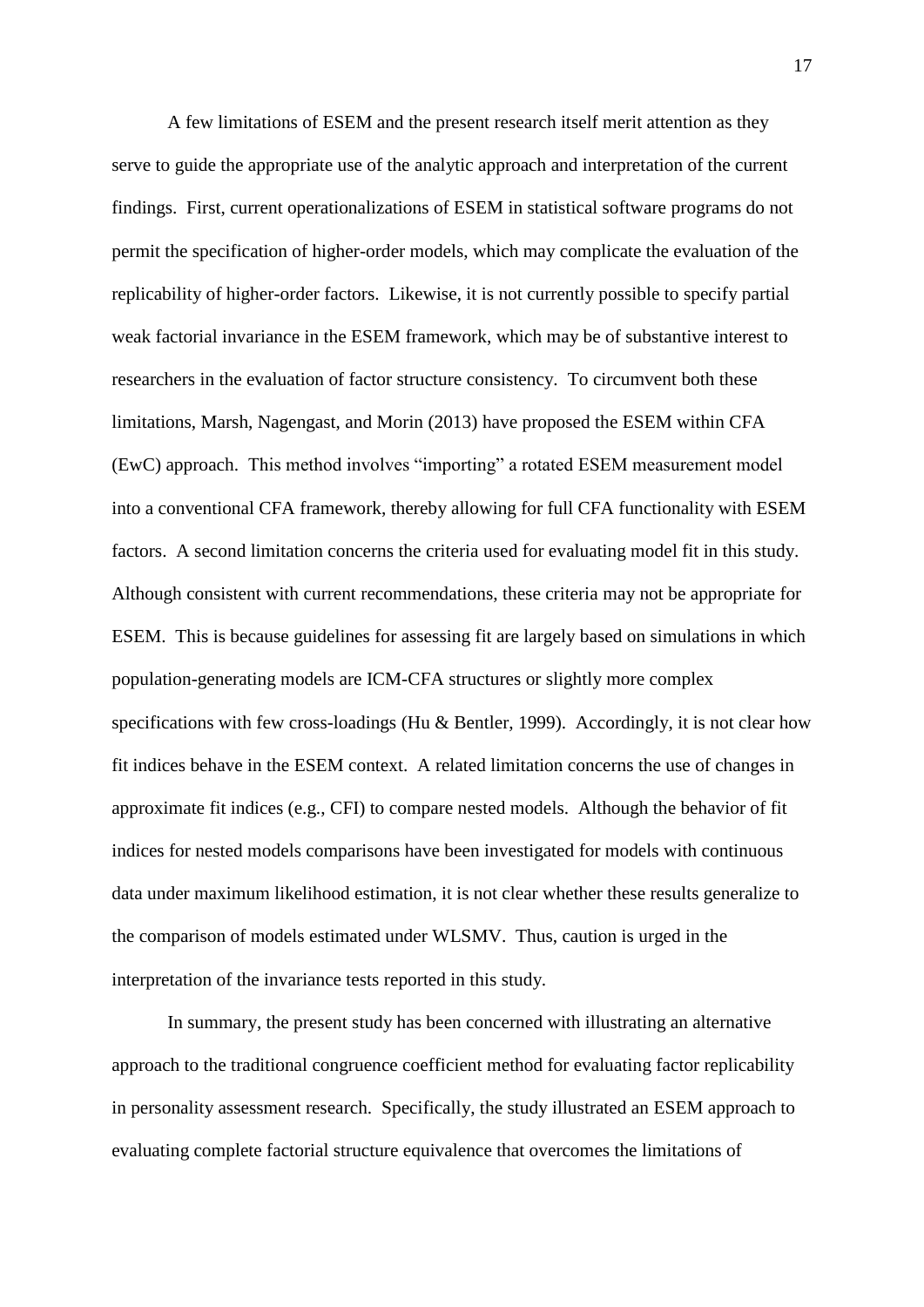congruence coefficients in the context of examining the gender invariance of scores from the NEO-FFI. The study also demonstrated the flexibility of ESEM in construct validation research by examining the criterion validity of NEO-FFI scores in a general ESEM framework. Taken together, the study contributes to the advancement of methods for examining personality factor structure consistency across independent samples and yields important replicative data on the validity of NEO-FFI scores.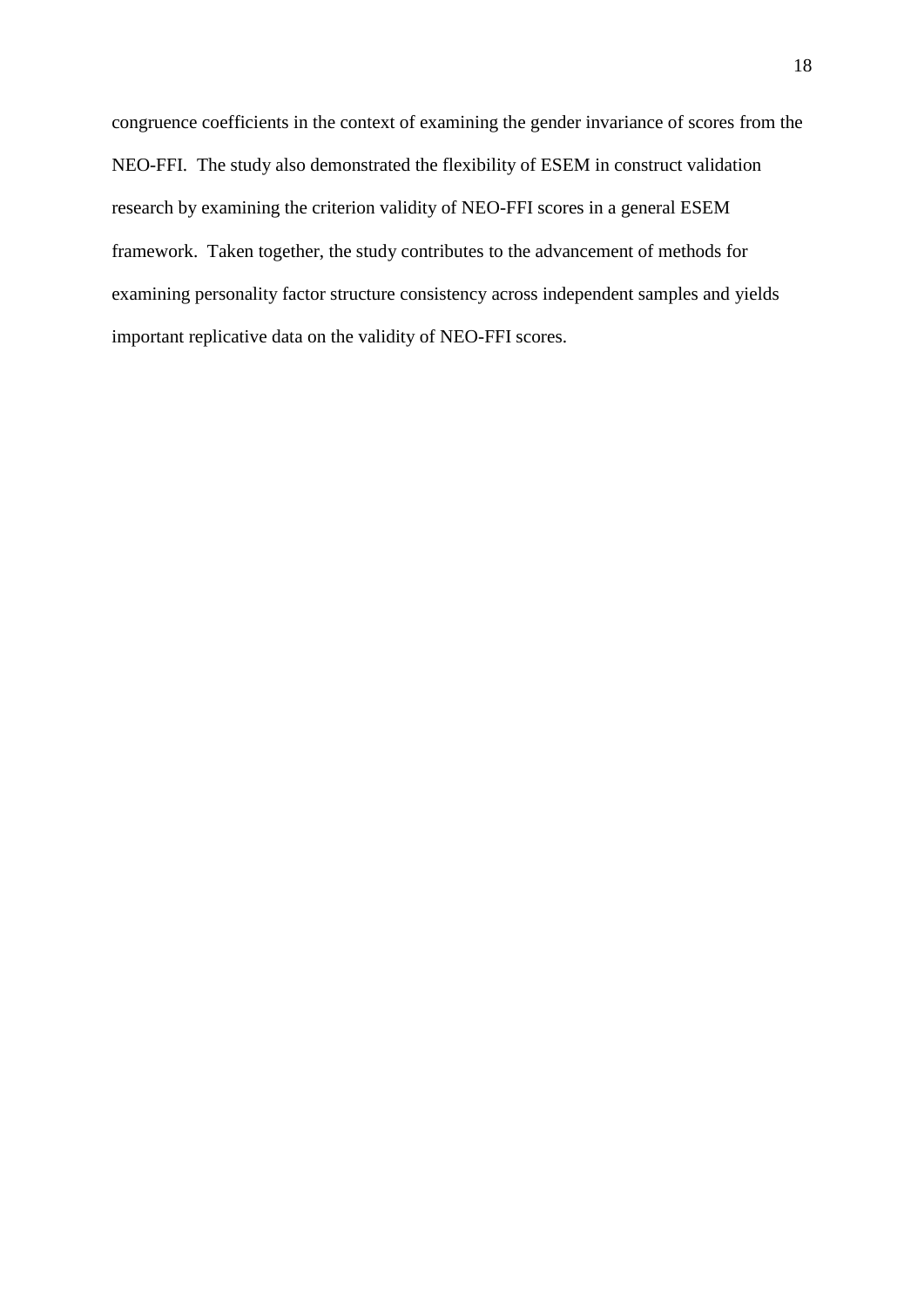### **References**

- Abraham, C., & Bond, R. (2012). Psychological correlates of university students' academic performance: A systematic review and meta-analysis. *Psychological Bulletin, 138*, 353-387. doi: 10.1037/a0026838
- <span id="page-18-4"></span>Bacon, D. R., & Bean, B. (2006). GPA in research studies: An invaluable but neglected opportunity. *Journal of Marketing Education, 28*, 35-42. doi: 10.1177/0273475305284638
- <span id="page-18-1"></span>Byrne, B. M., Shavelson, R. J., & Muthén, B. (1989). Testing for the equivalence of factor covariance and mean structures: The issue of partial measurement invariance. *Psychological Bulletin, 105*, 456. doi: 10.1037/0033-2909.105.3.456
- <span id="page-18-0"></span>Chan, W., Ho, R. M., Leung, K., Chan, D. K. S., & Yung, Y.-F. (1999). An alternative method for evaluating congruence coefficients with Procrustes rotation: A bootstrap procedure. *Psychological Methods, 4*, 378-402. doi: 10.1037/1082-989x.4.4.378
- <span id="page-18-5"></span>Chen, F. F. (2007). Sensitivity of goodness of fit indexes to lack of measurement invariance. *Structural Equation Modeling: A Multidisciplinary Journal, 14*, 464-504. doi: 10.1080/10705510701301834
- <span id="page-18-6"></span>Cheung, G. W., & Rensvold, R. B. (2002). Evaluating goodness-of-fit indexes for testing measurement invariance. *Structural Equation Modeling: A Multidisciplinary Journal, 9*, 233-255. doi: 10.1207/s15328007sem0902\_5
- <span id="page-18-2"></span>Church, A. T., & Burke, P. J. (1994). Exploratory and confirmatory tests of the big five and Tellegen's three-and four-dimensional models. *Journal of Personality and Social Psychology, 66*, 93-114. doi: 10.1037/0022-3514.66.1.93
- <span id="page-18-3"></span>Costa, P. T., & McCrae, R. R. (1992). *Revised neo personality inventory (neo pi-r) and neo five-factor inventory (neo-ffi)*. Odessa, FL: Psychological Assessment Resources.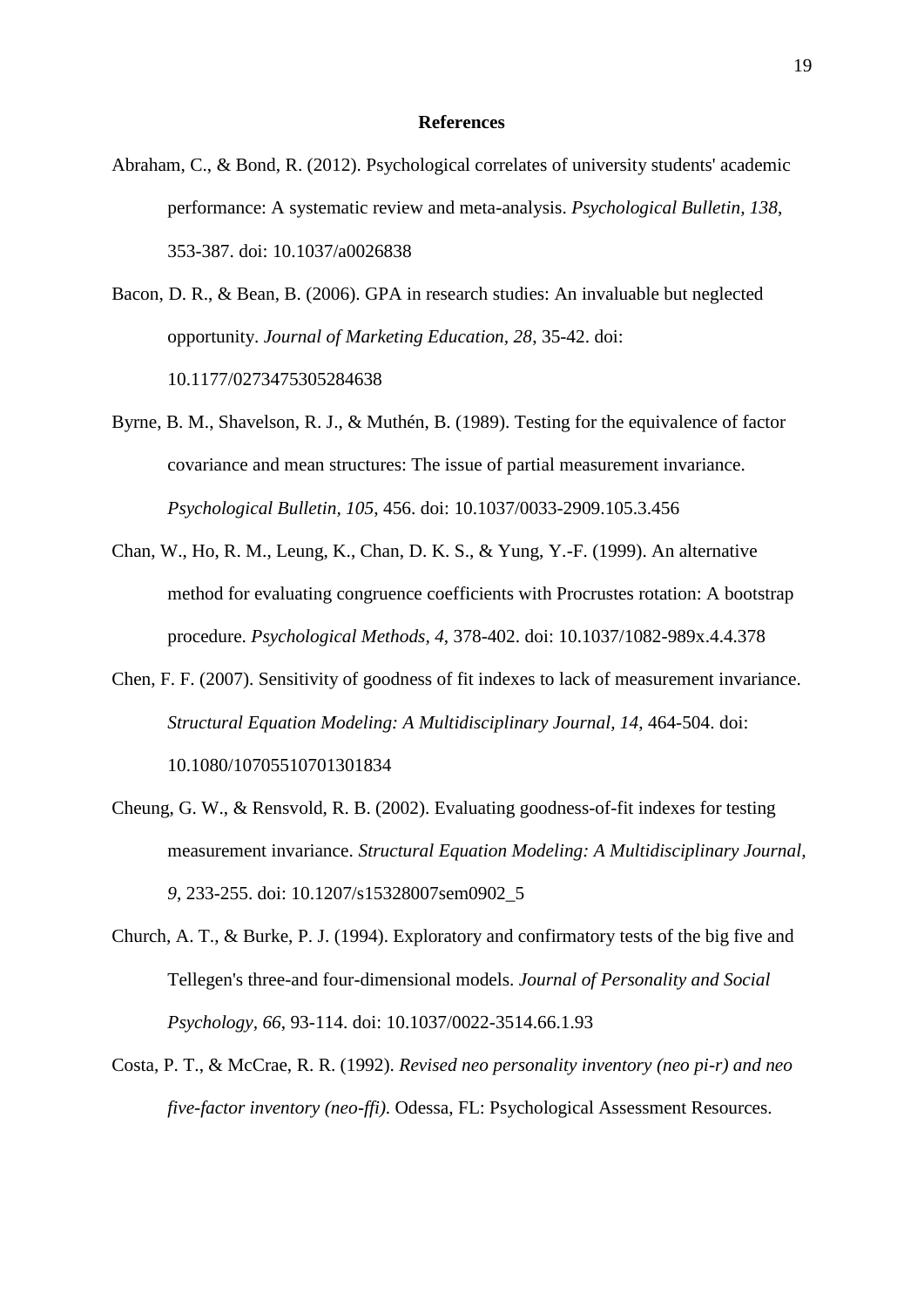<span id="page-19-2"></span>Dolan, C. V., Oort, F. J., Stoel, R. D., & Wicherts, J. M. (2009). Testing measurement invariance in the target rotated multigroup exploratory factor model. *Structural Equation Modeling: A Multidisciplinary Journal, 16*, 295-314. doi: 10.1080/10705510902751416

<span id="page-19-4"></span>Guay, F., Morin, A. J. S., Litalien, D., Valois, P., & Vallerand, R. J. (2014). Application of exploratory structural equation modeling to evaluate the academic motivation scale. *The Journal of Experimental Education*, *83*, 51-82. doi: 10.1080/00220973.2013.876231

- <span id="page-19-3"></span>Hopwood, C. J., & Donnellan, M. B. (2010). How should the internal structure of personality inventories be evaluated? *Personality and Social Psychology Review, 14*, 332-346. doi: 10.1177/1088868310361240
- <span id="page-19-1"></span>Horn, J. L. (1967). On subjectivity in factor analysis. *Educational and Psychological Measurement, 27*, 811-820.
- <span id="page-19-6"></span>Hu, L. t., & Bentler, P. M. (1999). Cutoff criteria for fit indexes in covariance structure analysis: Conventional criteria versus new alternatives. *Structural Equation Modeling: A Multidisciplinary Journal, 6*, 1-55. doi: 10.1080/10705519909540118
- <span id="page-19-0"></span>Lorenzo-Seva, U., & Ten Berge, J. M. (2006). Tucker's congruence coefficient as a meaningful index of factor similarity. *European Journal of Research Methods for the Behavioral and Social Sciences, 2*, 57-64. doi: 10.1027/1614-2241.2.2.57
- <span id="page-19-5"></span>Marsh, H. W., Hau, K.-T., & Wen, Z. (2004). In search of golden rules: Comment on hypothesis-testing approaches to setting cutoff values for fit indexes and dangers in overgeneralizing Hu and Bentler's (1999) findings. *Structural Equation Modeling: A Multidisciplinary Journal, 11*, 320-341. doi: 10.1207/s15328007sem1103\_2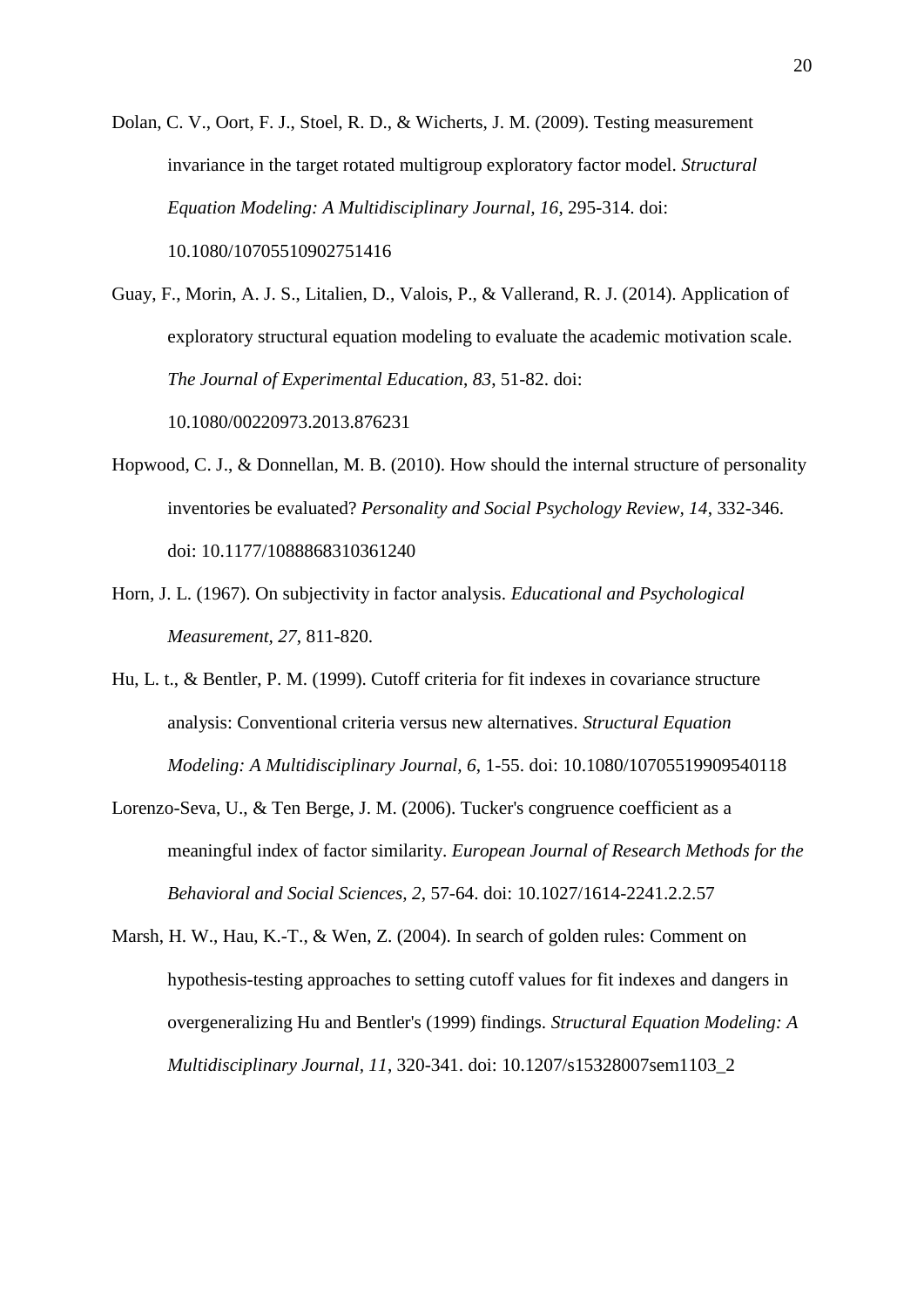- <span id="page-20-0"></span>Marsh, H. W., & Hocevar, D. (1985). Application of confirmatory factor analysis to the study of self-concept: First- and higher order factor models and their invariance across groups. *Psychological bulletin, 97*, 562-582. doi: 10.1037/0033-2909.97.3.562
- <span id="page-20-1"></span>Marsh, H. W., Lüdtke, O., Muthén, B., Asparouhov, T., Morin, A. J., Trautwein, U., & Nagengast, B. (2010). A new look at the big five factor structure through exploratory structural equation modeling. *Psychological Assessment, 22*, 471-491. doi: 10.1037/a0019227
- <span id="page-20-4"></span>Marsh, H. W., Lüdtke, O., Nagengast, B., Morin, A. J., & Von Davier, M. (2013). Why item parcels are (almost) never appropriate: Two wrongs do not make a right— Camouflaging misspecification with item parcels in CFA models. *Psychological Methods, 18*, 257. doi: 10.1037/a0032773
- <span id="page-20-2"></span>Marsh, H. W., Morin, A. J., Parker, P. D., & Kaur, G. (2014). Exploratory structural equation modeling: an integration of the best features of exploratory and confirmatory factor analysis. *Annual Review of Clinical Psychology, 10*, 85–110. doi: 10.1146/annurevclinpsy-032813-153700
- <span id="page-20-3"></span>Marsh, H. W., Muthén, B., Asparouhov, T., Lüdtke, O., Robitzsch, A., Morin, A. J. S., & Trautwein, U. (2009). Exploratory structural equation modeling, integrating CFA and EFA: Application to students' evaluations of university teaching. *Structural Equation Modeling: A Multidisciplinary Journal, 16*, 439-476. doi: 10.1080/10705510903008220
- <span id="page-20-5"></span>Marsh, H. W., Nagengast, B., & Morin, A. J. (2013). Measurement invariance of big-five factors over the life span: ESEM tests of gender, age, plasticity, maturity, and la dolce vita effects. *Developmental psychology, 49*, 1194. doi: 10.1037/a0026913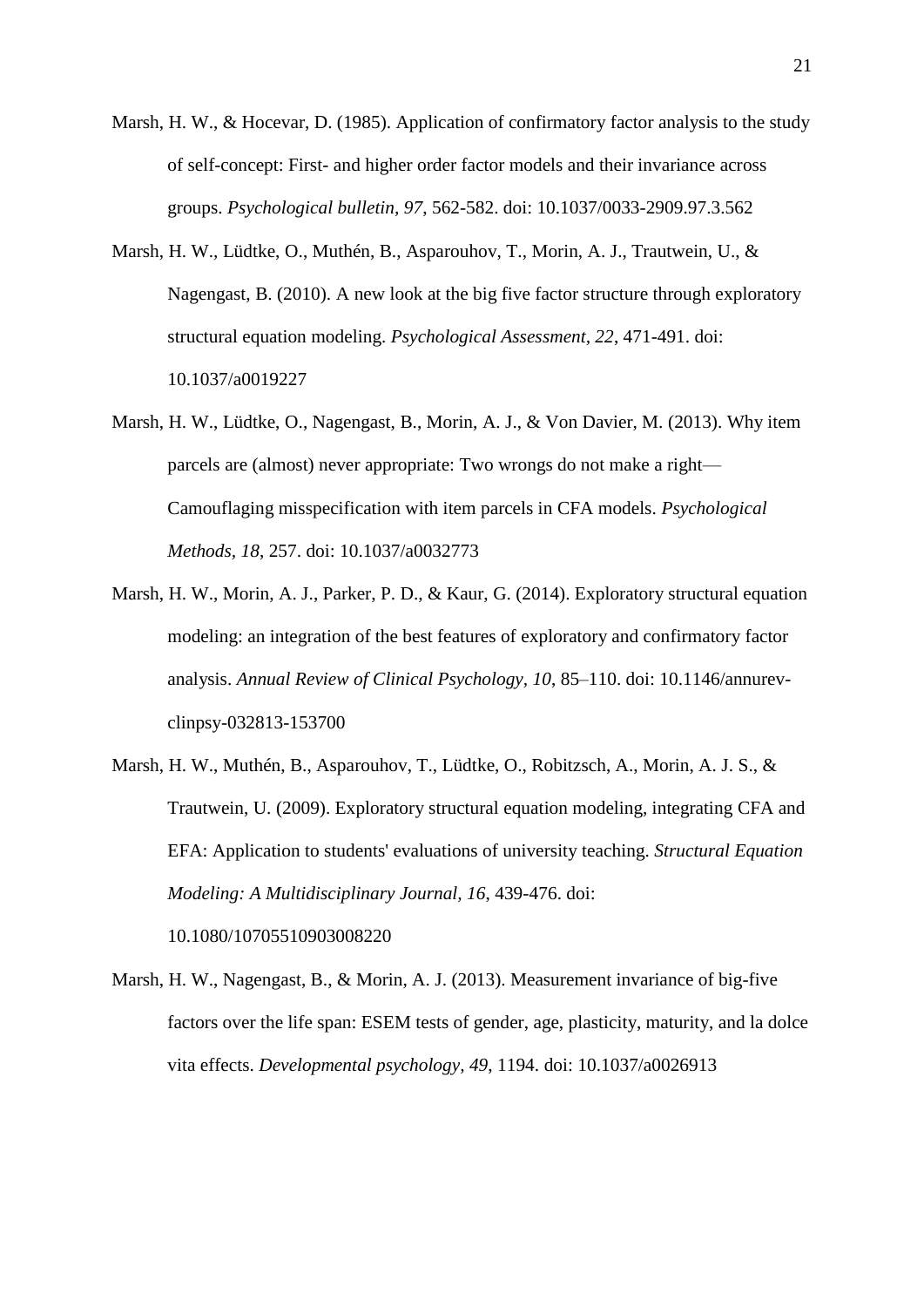- McCrae, R. R., & Costa Jr, P. T. (2008). A five-factor theory of personality. In O. P. John, R. W Robins, & L. A Pervin (Ed.), *Handbook of personality: Theory and research* (Vol. 3, pp. 159-181). New York, NY: Guilford press.
- <span id="page-21-3"></span>McCrae, R. R., Costa Jr, P. T., Terracciano, A., Parker, W. D., Mills, C. J., De Fruyt, F., & Mervielde, I. (2002). Personality trait development from age 12 to age 18: Longitudinal, cross-sectional and cross-cultural analyses. *Journal of Personality and Social Psychology, 83*, 1456-1468. doi: 10.1037/0022-3514.83.6.1456
- <span id="page-21-4"></span>McCrae, R. R., Costa, P. T., Del Pilar, G. H., Rolland, J.-P., & Parker, W. D. (1998). Cross- \cultural assessment of the Five-Factor Model: The Revised NEO Personality Inventory. *Journal of Cross-Cultural Psychology, 29*, 171-188. doi: 10.1177/0022022198291009
- <span id="page-21-0"></span>McCrae, R. R., Zonderman, A. B., Costa Jr, P. T., Bond, M. H., & Paunonen, S. V. (1996). Evaluating replicability of factors in the Revised NEO Personality Inventory: Confirmatory factor analysis versus Procrustes rotation. *Journal of Personality and Social Psychology, 70*, 552-566. doi: 10.1037/0022-3514.70.3.552
- Mellenbergh, G. J. (1989). Item bias and item response theory. *International Journal of Educational Research, 13*, 127-143. doi: http://dx.doi.org/10.1016/0883- 0355(89)90002-5
- <span id="page-21-1"></span>Meredith, W. (1993). Measurement invariance, factor analysis and factorial invariance. *Psychometrika, 58*, 525-543. doi: 10.1007/bf02294825
- <span id="page-21-2"></span>Millsap, R. E., & Yun-Tein, J. (2004). Assessing factorial invariance in ordered-categorical measures. *Multivariate Behavioral Research, 39*, 479-515. doi: 10.1207/s15327906mbr3903\_4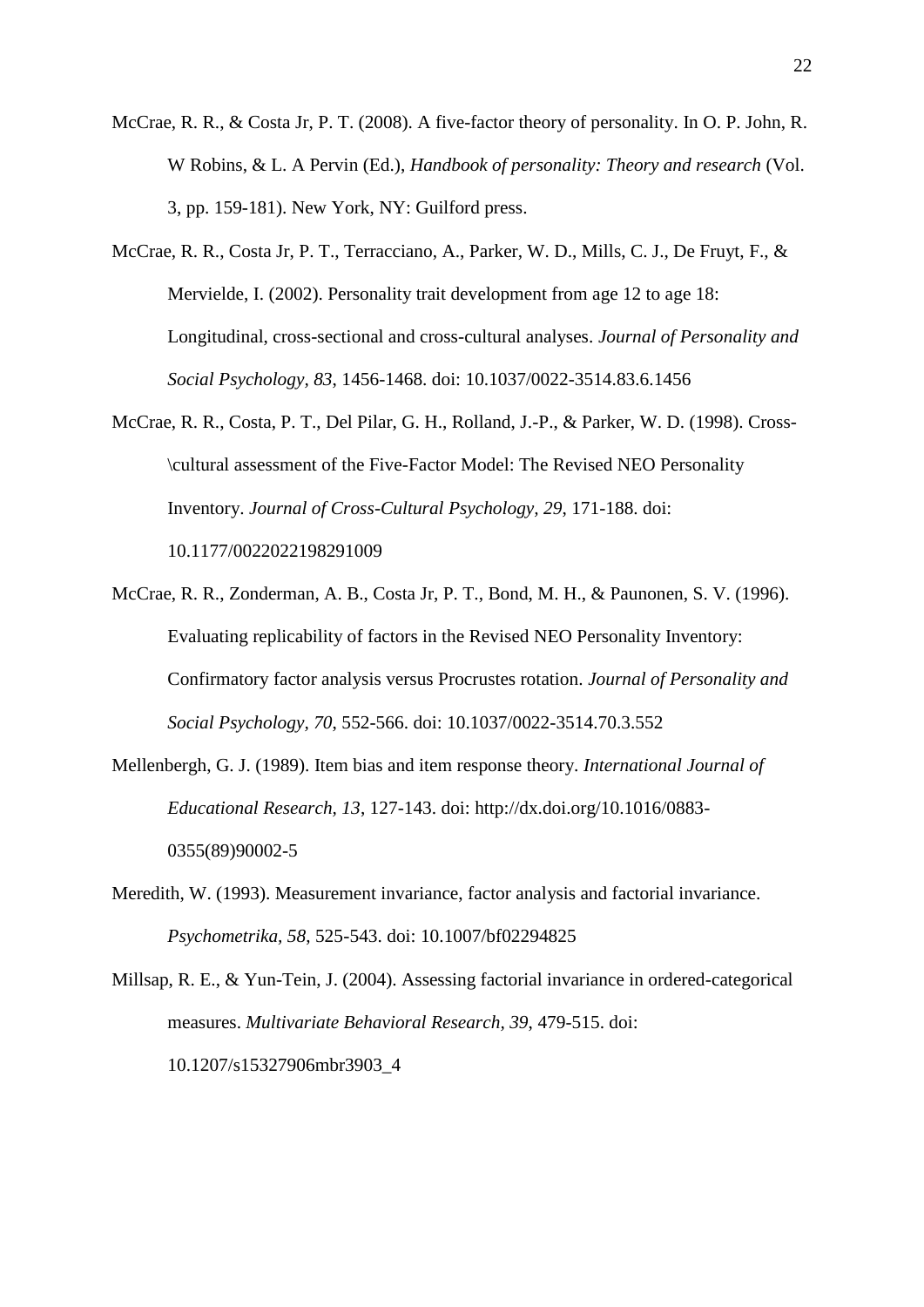- <span id="page-22-3"></span>Morin, A., Arens, A. K., & Marsh, H. W. (Accepted, 22 August 2014). A bifactor exploratory structural equation modeling framework for the identification of distinct sources of construct-relevant psychometric multidimensionality. *Structural Equation Modeling*
- <span id="page-22-4"></span>Morin, A., Marsh, H., & Nagengast, B. (2013). Exploratory structural equation modeling. In G. R. Hancock & R. O. Mueller (Eds.), *Structural equation modeling: A second course* (pp. 395-436). Charlotte, NC: IAP.
- <span id="page-22-0"></span>Mulaik, S. A. (1972). *The foundations of factor analysis*. New York, NY: McGraw-Hill.
- <span id="page-22-5"></span>Muthén, L. K., & Muthén, B. O. (1998-2014). *Mplus user's guide*. Los Angeles, CA: Muthén & Muthén.
- O'Connor, M. C., & Paunonen, S. V. (2007). Big Five personality predictors of postsecondary academic performance. *Personality and Individual Differences*, *43*, 971–990. http://dx.doi.org/10.1016/j.paid.2007.03.017
- <span id="page-22-1"></span>Paunonen, S. V. (1997). On chance and factor congruence following orthogonal Procrustes rotation. *Educational and Psychological Measurement, 57*, 33-59. doi: 10.1177/0013164497057001003
- Pozzebon, J. A., Ashton, M. C., & Visser, B. A. (2014). Major changes in personality, ability, and congruence in the prediction of academic outcomes. *Journal of Career Assessment, 22*, 75-88. doi: 10.1177/1069072713487858
- <span id="page-22-2"></span>Reise, S. P., Waller, N. G., & Comrey, A. L. (2000). Factor analysis and scale revision. *Psychological Assessment, 12*, 287-297. doi: 10.1037/1040-3590.12.3.287
- Richardson, M., Abraham, C., & Bond, R. (2012). Psychological correlates of university students' academic performance: A systematic review and metaanalysis. *Psychological Bulletin, 138*, 353–387. http://dx.doi.org/10.1037/ a0026838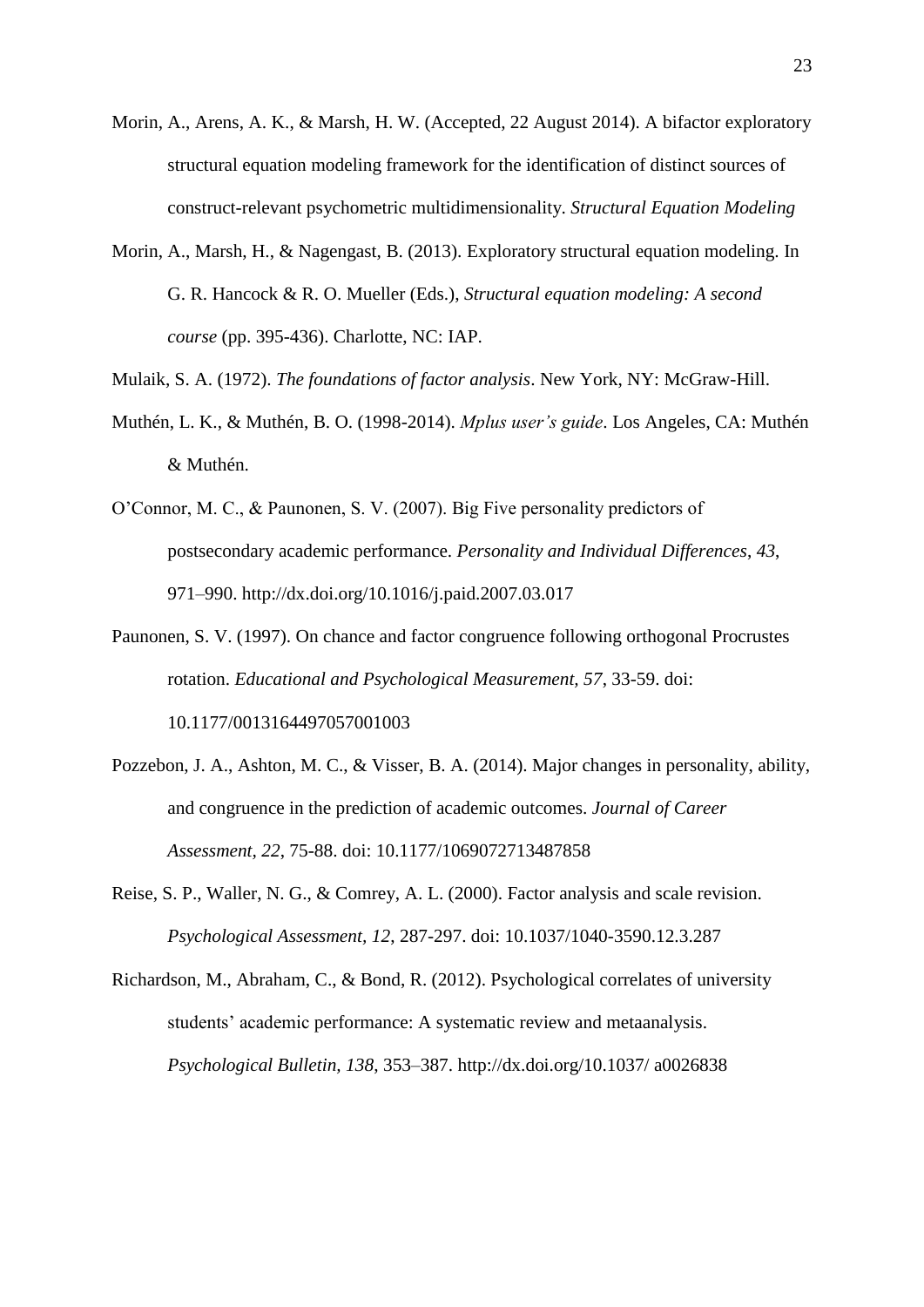- <span id="page-23-0"></span>Rottinghaus, P. J., Day, S. X., & Borgen, F. H. (2005). The Career Futures Inventory: A measure of career-related adaptability and optimism. *Journal of Career Assessment, 13*, 3-24. doi: 10.1177/1069072704270271
- Rottinghaus, P. J., & Miller, A. D. (2013). Convergence of personality frameworks within vocational psychology. In B. W. Walsh, M. L. Savickas, & P. J. Hartung (Eds.), *Handbook of vocational psychology: Theory, research, and practice (4th ed., pp.* 105–131). New York, NY: Routledge
- <span id="page-23-1"></span>Saucier, G. (1998). Replicable Item-Cluster Subcomponents in the NEO Five-Factor Inventory. *Journal of Personality Assessment, 70*, 263-276. doi: 10.1207/s15327752jpa7002\_6
- Tucker, L. R. (1951). A method of synthesis of factor analysis studies *(Personal Research Section Report 984)*. Washington, DC.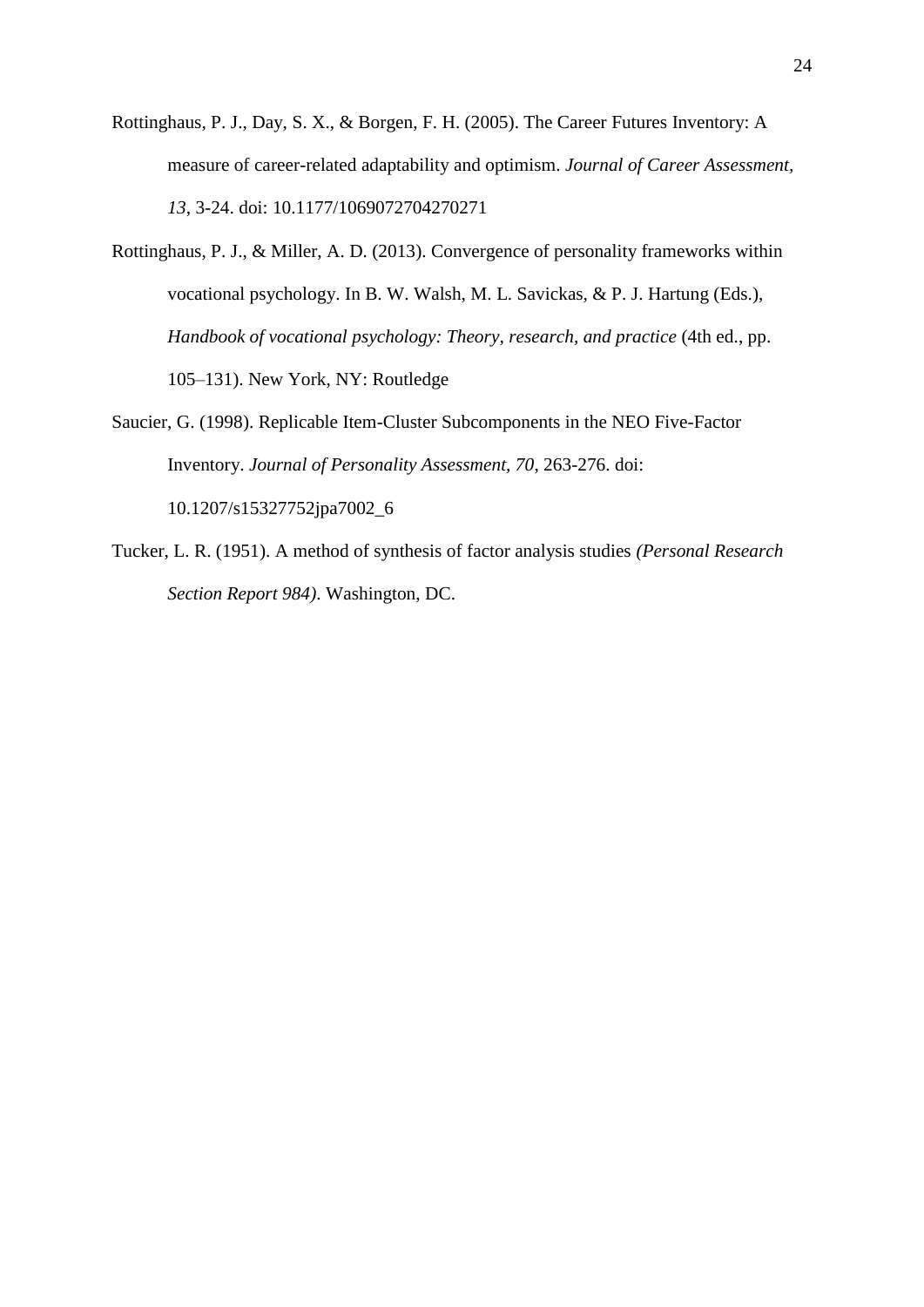Table 1.

Extended Taxonomy of Invariance Tests in the MG-ESEM framework based on Marsh et al. (2009)

| Model    | <b>Equivalent Parameters</b>                                | <b>Model Nesting</b>                     |  |  |  |  |
|----------|-------------------------------------------------------------|------------------------------------------|--|--|--|--|
| Model 1  | No invariance constraints (configural invariance)           | Nil                                      |  |  |  |  |
| Model 2  | FL (weak measurement invariance)                            | $\mathbf{1}$                             |  |  |  |  |
| Model 3  | $FL + CU$                                                   | 1, 2                                     |  |  |  |  |
| Model 4  | $FL + U$                                                    | 1, 2                                     |  |  |  |  |
| Model 5  | $FL + U + CU$                                               | $1 - 4$                                  |  |  |  |  |
| Model 6  | $FL + FVCV$                                                 | 1, 2                                     |  |  |  |  |
| Model 7  | $FL + FVCV + CU$                                            | $1-3, 6$                                 |  |  |  |  |
| Model 8  | $FL + INTa$ (strong measurement invariance)                 | 1, 2                                     |  |  |  |  |
| Model 9  | $FL + INT + CU$                                             | $1-3, 8$                                 |  |  |  |  |
| Model 10 | $FL + U + FVCV$                                             | 1, 2, 4, 6                               |  |  |  |  |
| Model 11 | $FL + U + CU + FVCV$                                        | $1-7, 10$                                |  |  |  |  |
| Model 12 | $FL + INT + U$ (strict measurement invariance) <sup>b</sup> | 1, 2, 4, 8                               |  |  |  |  |
| Model 13 | $FL + INT + U + CU$                                         | $1-5, 8, 9$                              |  |  |  |  |
| Model 14 | $FL + INT + FVCV$                                           | 1, 2, 6, 8                               |  |  |  |  |
| Model 15 | $FL + INT + FVCV + CU$                                      | $1-3, 6-9$                               |  |  |  |  |
| Model 16 | $FL + INT + U + FVCV$                                       | 1, 2, 4, 6, 8, 10, 12, 14                |  |  |  |  |
| Model 17 | $FL + INT + U + CU + FVCV$                                  | $1 - 16$                                 |  |  |  |  |
| Model 18 | $FL + INT + FM$ (latent mean invariance)                    | 1, 2, 8                                  |  |  |  |  |
| Model 19 | $FL + INT + CU + FM$                                        | $1-3, 8-9, 18$                           |  |  |  |  |
| Model 20 | $FL + INT + U + FM$ (manifest mean invariance)              | 1, 2, 4, 8, 12, 19                       |  |  |  |  |
| Model 21 | $FL + INT + U + CU + FM$                                    | $1-5$ , $8-9$ , $12-13$ , $18-19$ , $20$ |  |  |  |  |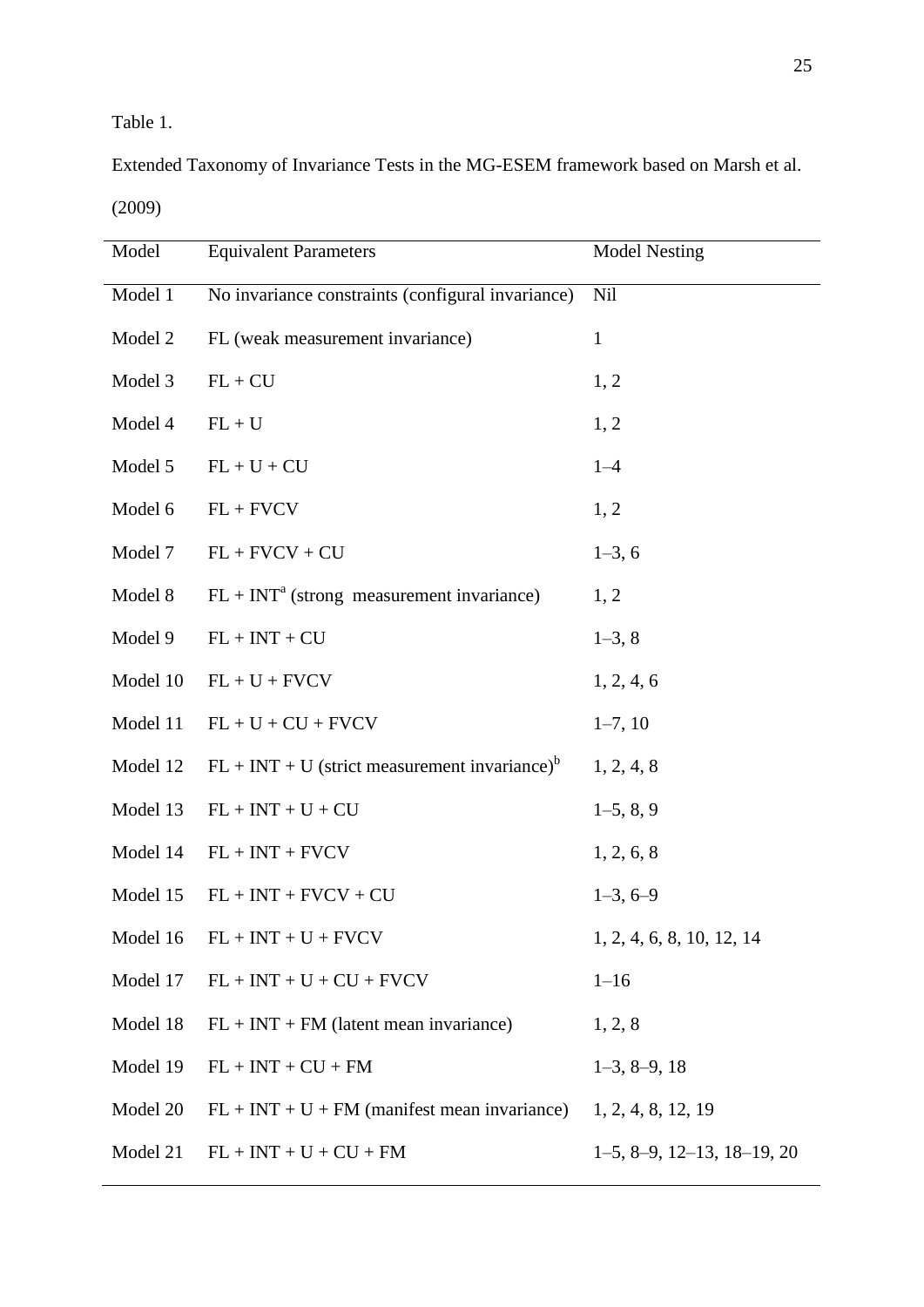| Model 22 $FL + INT + FVCV + FM$                                                        | 1, 2, 6, 8, 14, 18    |
|----------------------------------------------------------------------------------------|-----------------------|
| Model 23 $FL + INT + CU + FVCV + FM$                                                   | $1-3, 6-9, 14-19, 22$ |
| Model 24 $FL + INT + U + FVCV + FM$ (complete factorial 1, 2, 4, 6, 8, 10, 12, 14, 16, |                       |
| invariance)                                                                            | 18, 20, 22            |
| Model 25 $FL + INT + U + CU + FVCV + FM$                                               | $1 - 24$              |

*Note*. FL = factor loadings;  $CU =$  Correlated uniquenesses;  $U =$  uniquenesses;  $FCVC =$  factor variance and covariance;  $INT =$  intercepts;  $FM =$  factor means. <sup>a</sup> With categorical indicators, both item thresholds and intercepts are not simultaneously identified. For categorical variable SEM, most statistical software programs work with thresholds rather than intercepts; thus, the taxonomy should be modified to include threshold structures where categorical indicators are analyzed. <sup>b</sup> Strict invariance is the minimum requirement for evidence of full measurement invariance as per Mellenbergh's (1989) definition of unbiasedness in the context of the common factor model (Meredith, 1993).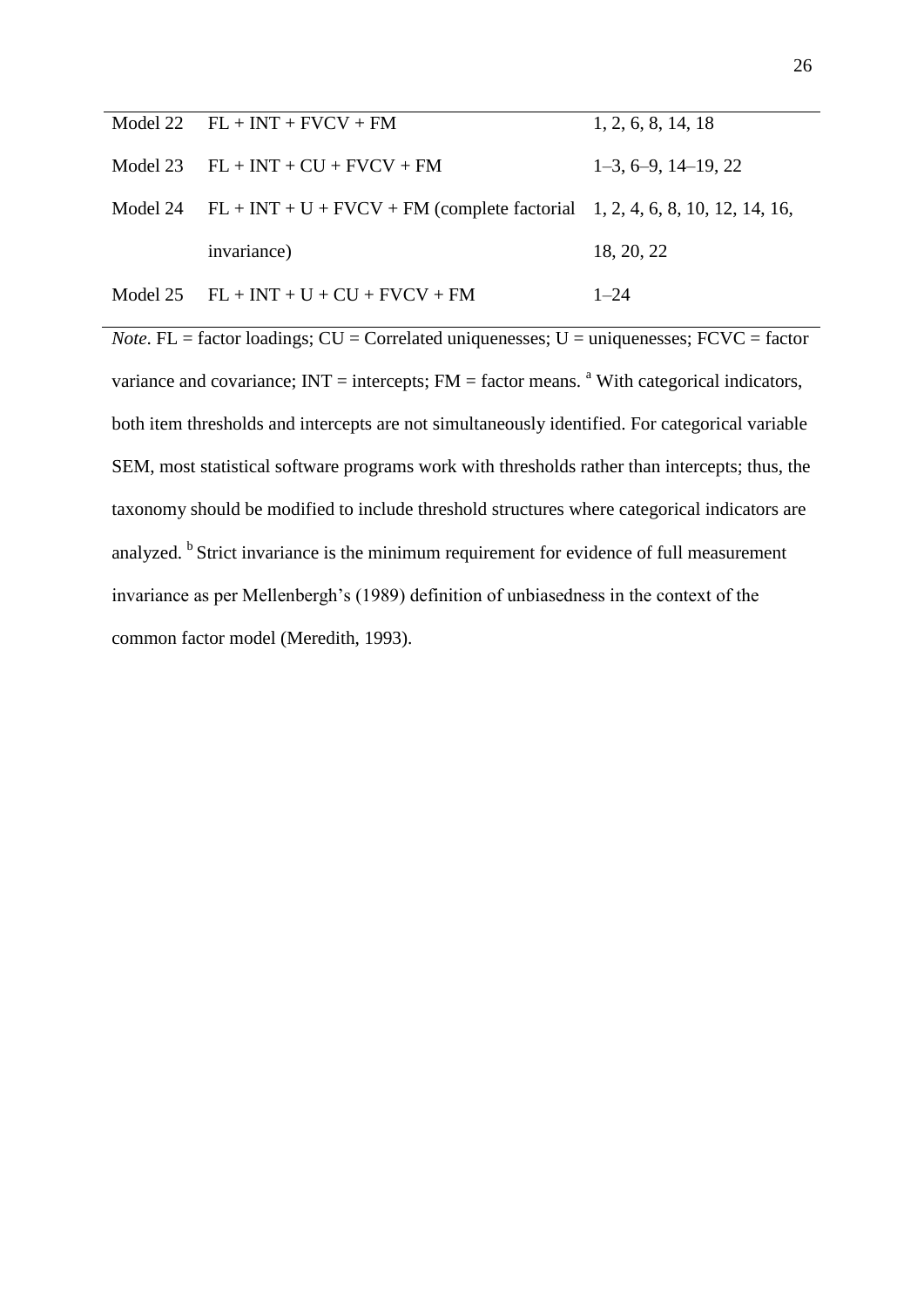| Factor      |      | $\mathcal{C}_{\mathcal{C}}$ | E    | A    | N    |
|-------------|------|-----------------------------|------|------|------|
| Tucker's    | .972 | .978                        | .963 | .966 | .978 |
| Coefficient |      |                             |      |      |      |
| Pearson     | .974 | .974                        | .957 | .960 | .978 |
| Correlation |      |                             |      |      |      |

*Congruence Coefficients for the NEO-FFI Personality Factors in Male and Female Samples* 

*Note*. O = Openness; C = Conscientiousness; E = Extraversion; A = Agreeableness; N =

Neuroticism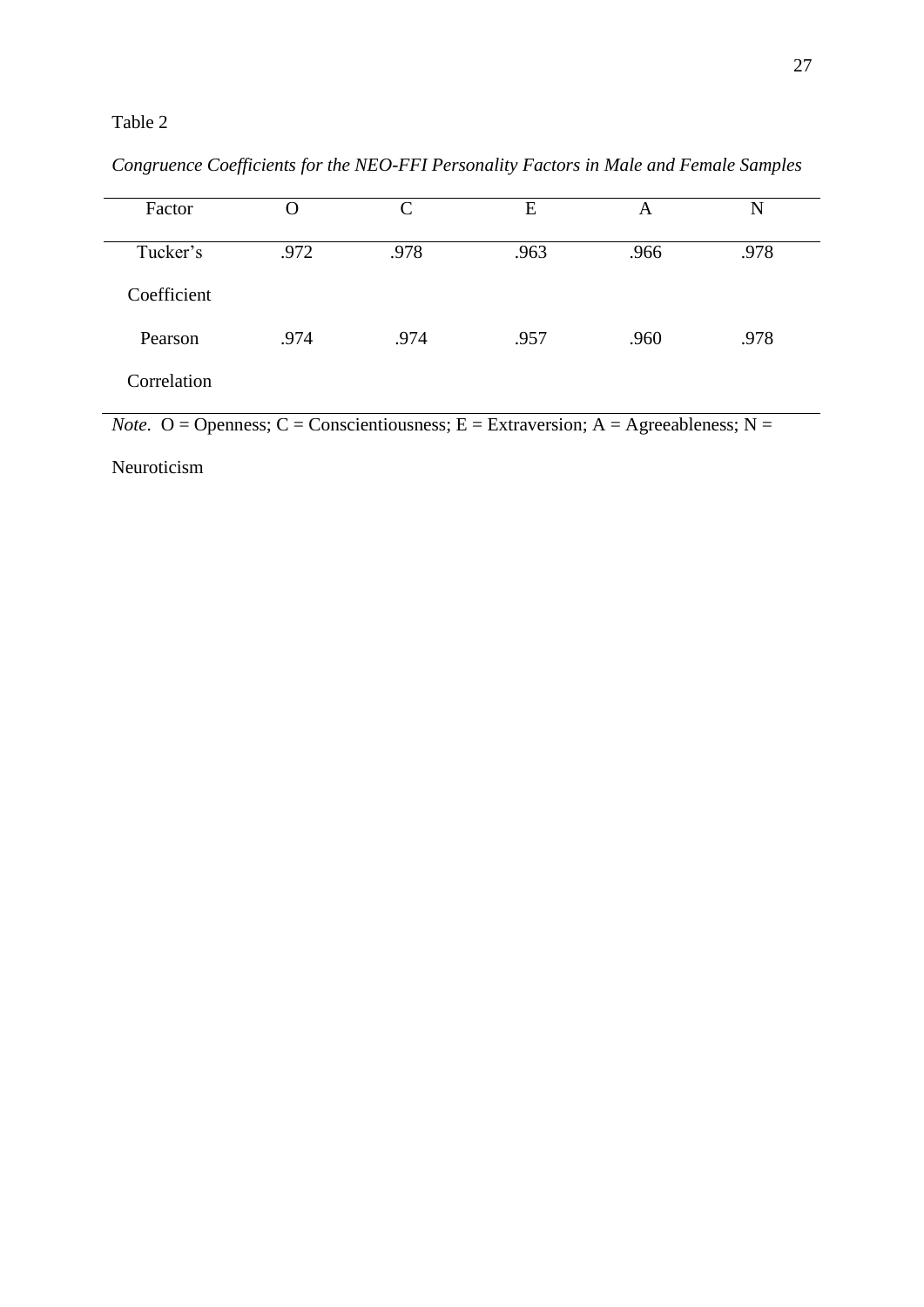## *Model Fit Statistics for the ICM-CFA and ESEM Measurement Structures*

| Model              | $\gamma^2$ | df   | <b>CFI</b> | TLI  | <b>RMSEA</b> | 90% CI       | $\Delta$ CFI | ΔTLI    | <b>ARMSEA</b> |
|--------------------|------------|------|------------|------|--------------|--------------|--------------|---------|---------------|
| Independence model | 55576.758* | 1770 |            |      |              |              |              |         |               |
| <b>ICM-CFA</b>     | 12065.185* | 1643 | .806       | .791 | .064         | [.063, .065] |              |         |               |
| <b>ESEM</b>        | 4466.125*  | 1423 | .943       | .930 | .037         | [.036, .038] | $+.137$      | $+.139$ | $-.027$       |

*Note*.  $N = 1566$ ;  $* p < .001$ ; *df* = degrees of freedom; CFI = Comparative fit index; TLI = Tucker-Lewis index; RMSEA = Root Mean Square

Error of Approximation; CI = Confidence interval;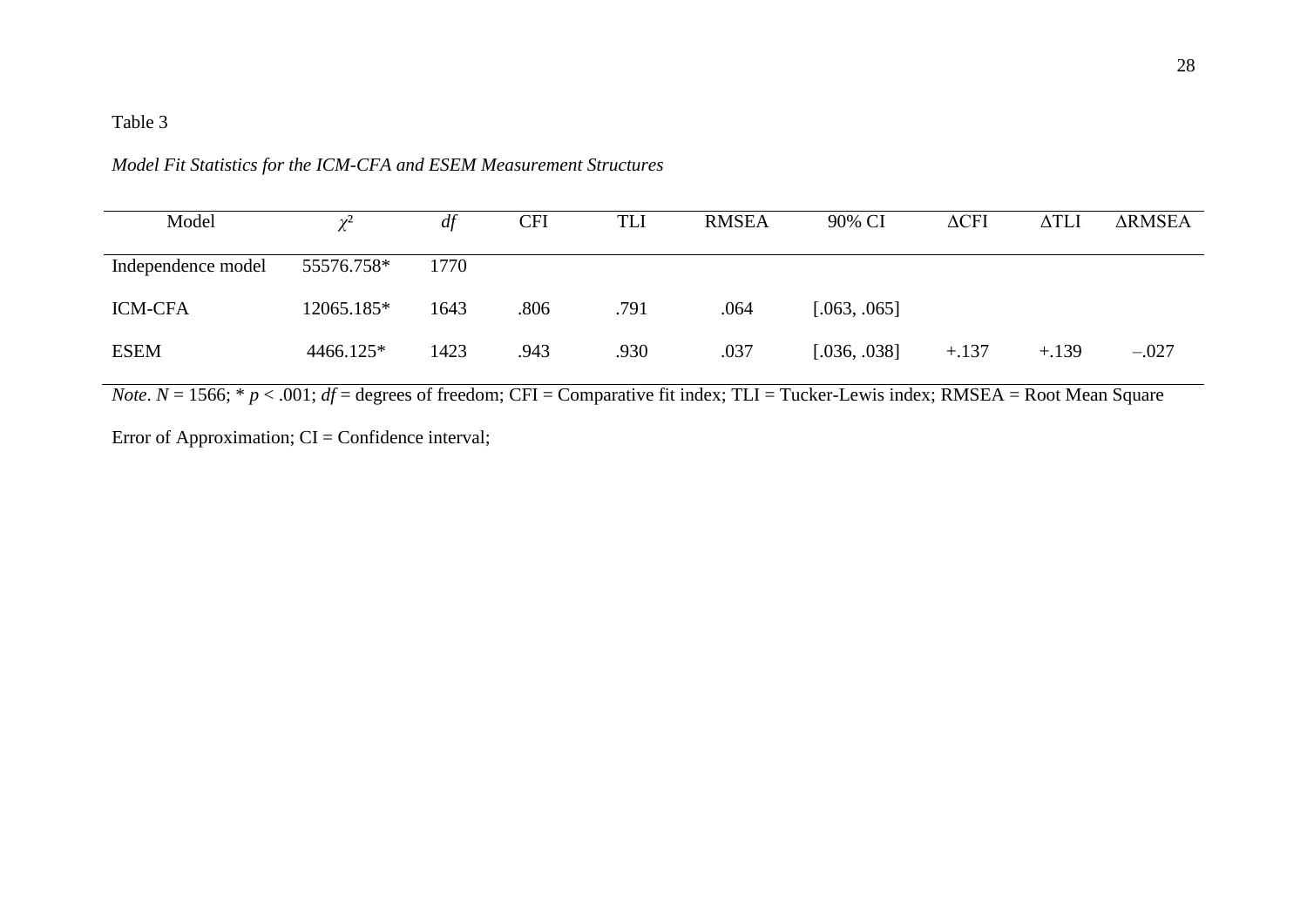| Model                       | $v^2$    | df   | <b>CFI</b> | <b>TLI</b> | <b>RMSEA</b> | 90% CI       | $MD \gamma2$ | $\Delta df$ | $\Delta$ CFI | $\Delta TLI$ | <b>ARMSEA</b> |
|-----------------------------|----------|------|------------|------------|--------------|--------------|--------------|-------------|--------------|--------------|---------------|
| MGM1 (Configural IN)        | 5452.698 | 2846 | .947       | .934       | .034         | [.033, .036] |              |             |              |              |               |
| $MGM2$ (IN FL)              | 5184.760 | 3121 | .958       | .952       | .029         | [.028, .030] | 460.099      | 275         | $+.011$      | $+.018$      | $-.005$       |
| $MGM3$ (IN FL + Th)         | 5596.547 | 3296 | .953       | .950       | .030         | [.029, .031] | 592.984      | 175         | $-.005$      | $-.002$      | $+.001$       |
| $MGM4$ (IN FL + Th + Uniq)  | 5589.933 | 3356 | .955       | .952       | .029         | [.028, .030] | 120.212      | 60          | $+.002$      | $+.002$      | $-.001$       |
| $MGM5$ (IN FL + Th + Uniq + | 5658.471 | 3413 | .954       | .953       | .029         | [.028, .030] | 137.728      | 57          | $-.001$      | $+.001$      | .000          |
| Corr Uniq)                  |          |      |            |            |              |              |              |             |              |              |               |

*Fit Statistics for Models of Measurement Invariance across Gender*.

*Note*.  $N = 1566$ .  $df =$  degrees of freedom;  $\Delta df =$  change in df; MGM = multiple-group model; IN = invariance; FL = factor loadings; Inter =

Intercepts; Uniq = uniquenesses; Corr Uniq = correlated uniquenesses.